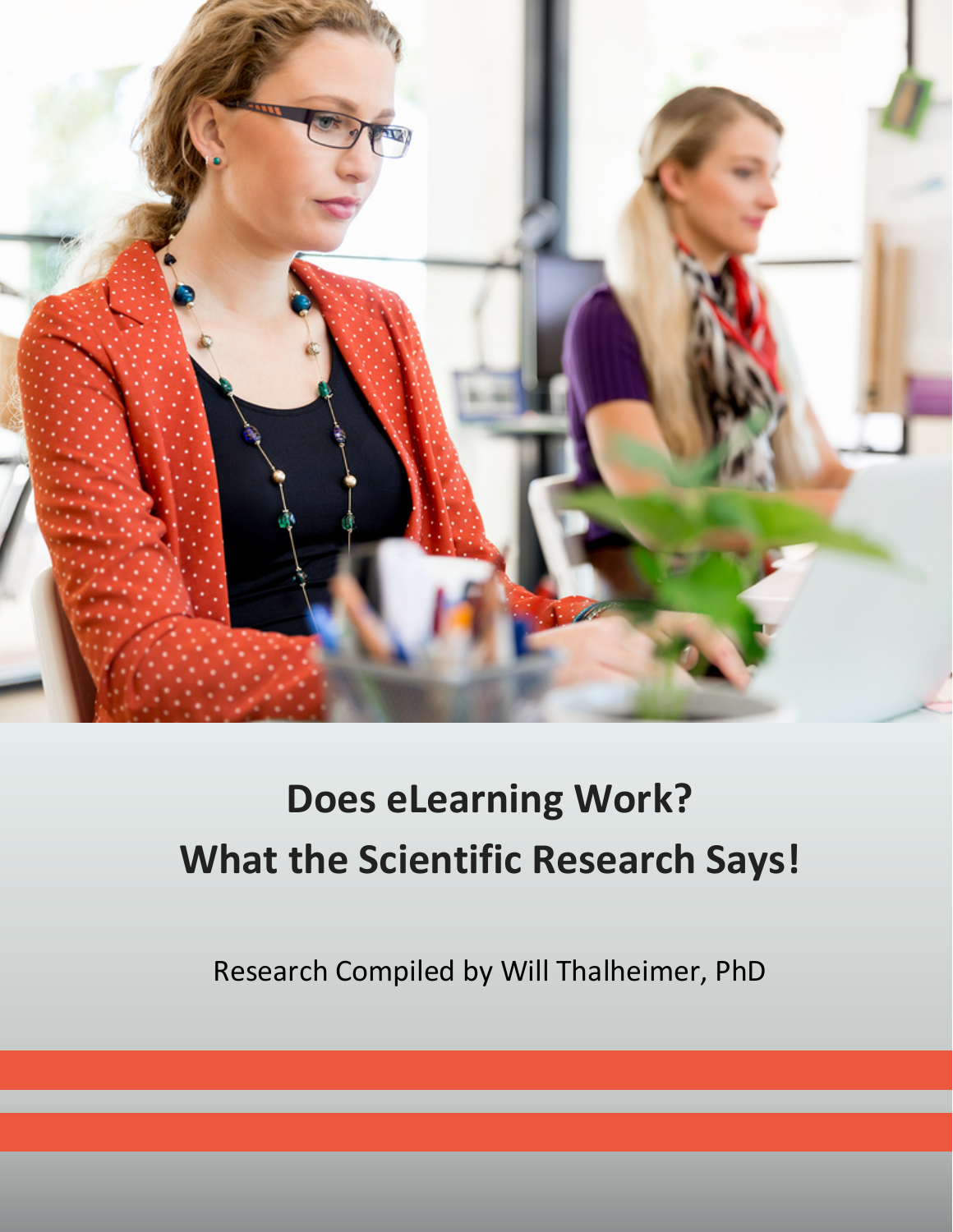Does eLearning Work? What the Scientific Research Says!

© Copyright 2017 by Will Thalheimer. All Rights Reserved.

#### *Research Citation:*

Thalheimer, W. (2017). *Does elearning work? What the scientific research says!* Available at [http://www.work-learning.com/catalog.html.](http://www.work-learning.com/catalog.html)

Special thanks to the Practising Law Institute for partially funding this research.

This research review is made available for free as a courtesy from Will Thalheimer and Work-Learning Research, Inc.

Will Thalheimer is available for consulting, keynotes, research, speaking, workshops, learning audits, and learning evaluations.

Work-Learning Research, Inc. Somerville, Massachusetts, USA 888-579-9814 info@work-learning.com

Will's Blog: [http://WillAtWorkLearning.com](http://willatworklearning.com/) Company Website: [http://Work-Learning.com](http://work-learning.com/) Learning Evaluation Book: [http://SmileSheets.com](http://smilesheets.com/) Sign-up for Will's Newsletter:<http://www.work-learning.com/sign-up.html>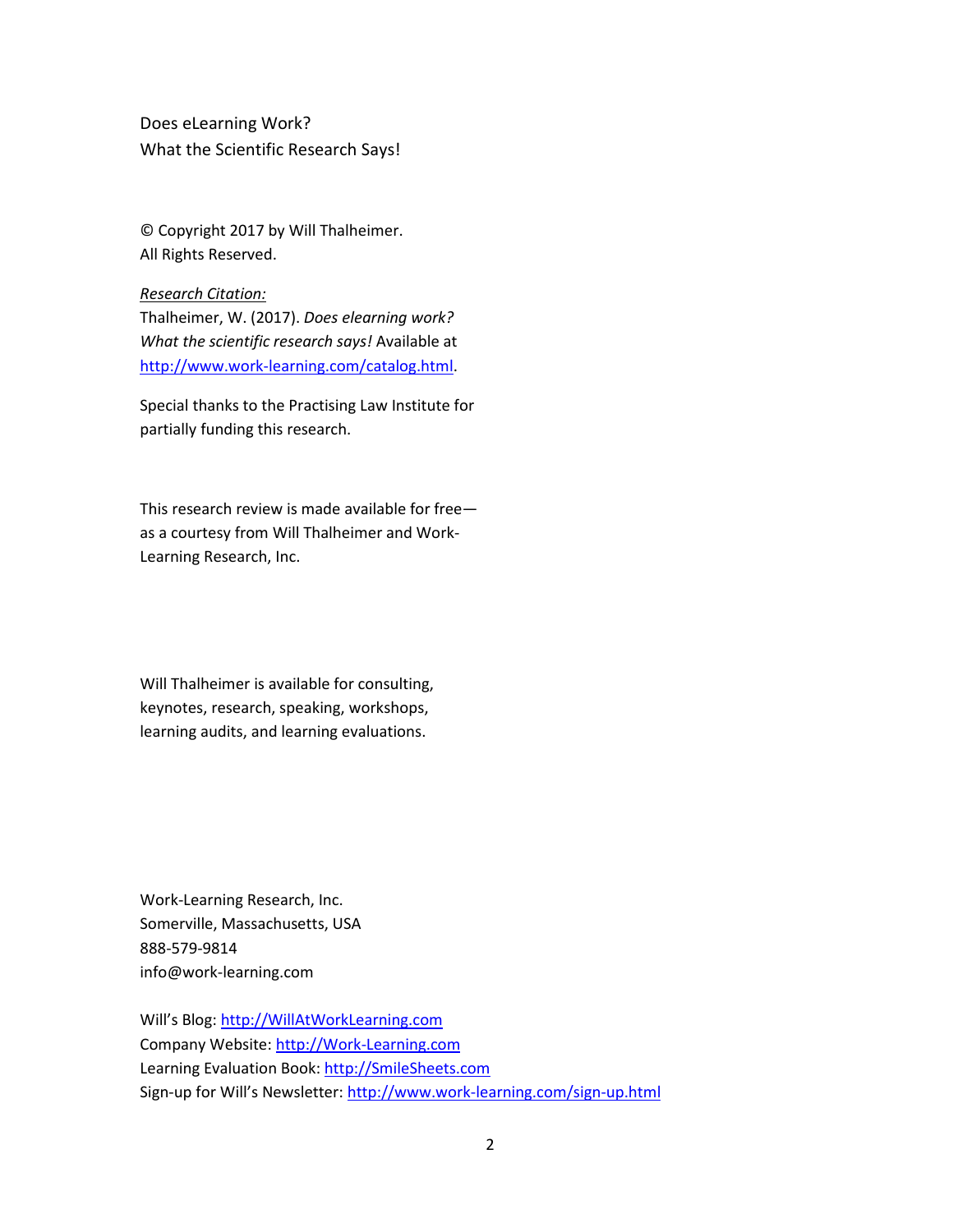### **Author**

#### **Will Thalheimer, PhD President, Work-Learning Research, Inc.**

Will Thalheimer is a learning expert, researcher, instructional designer, consultant, speaker, and writer. Dr. Thalheimer has worked in the learning-and-performance field since 1985.

He was the project manager for the first commercially-viable computer-based leadership simulation, The Complete Manager. He led the Strategic Management Group's product line, Leading for Business Results, increasing revenues fourfold. He has trained managers to be leaders at numerous Fortune 500 companies, teaching such topics as leadership, persuasion, change management, and business strategy.

In 1998, Dr. Thalheimer founded Work-Learning Research to bridge the gap between research and practice, to compile research on learning, and disseminate research findings to help chief learning officers, instructional designers, trainers, elearning developers, performance consultants, and learning executives build more effective learning-andperformance interventions and environments. He is one of the authors of the *Serious eLearning Manifesto*, founder of The Debunker Club, and author of the award-winning book, *Performance-Focused Smile Sheets: A Radical Rethinking of a Dangerous Art Form*.

His clients have included giant multinationals, elearning companies, government agencies, and institutions of higher learning. Short list: Naval Special Warfare Center (Navy Seals), Liberty Mutual, McKinsey, Allen Interactions, Walgreens, NexLearn, Society of Actuaries, Practising Law Institute, Monitor Group, Pfizer, ADP, Questionmark, Midi Compliance Solutions, The eLearning Guild, Novartis, HCSC BlueCross BlueShield, SIOP, Defense Intelligence Agency (DIA), Johnsonville Sausage, Intermountain Health, Tufts University, MIT, Microsoft, Genentech, Bloomberg. His research and writings have led the field in providing practical research-based recommendations through his online publications (www.worklearning.com/catalog.html), published articles, his industry-leading blog (www.willatworklearning.com) and Twitter (@WillWorkLearn).

Dr. Thalheimer speaks regularly at national and international conferences. His conference presentations always receive numerous evaluation-sheet comments like the following: "This was one of the best presentations I attended—solid information delivered in a style that helped me learn."

Will holds a BA from the Pennsylvania State University, an MBA from Drexel University, and a PhD in Educational Psychology: Human Learning and Cognition from Columbia University.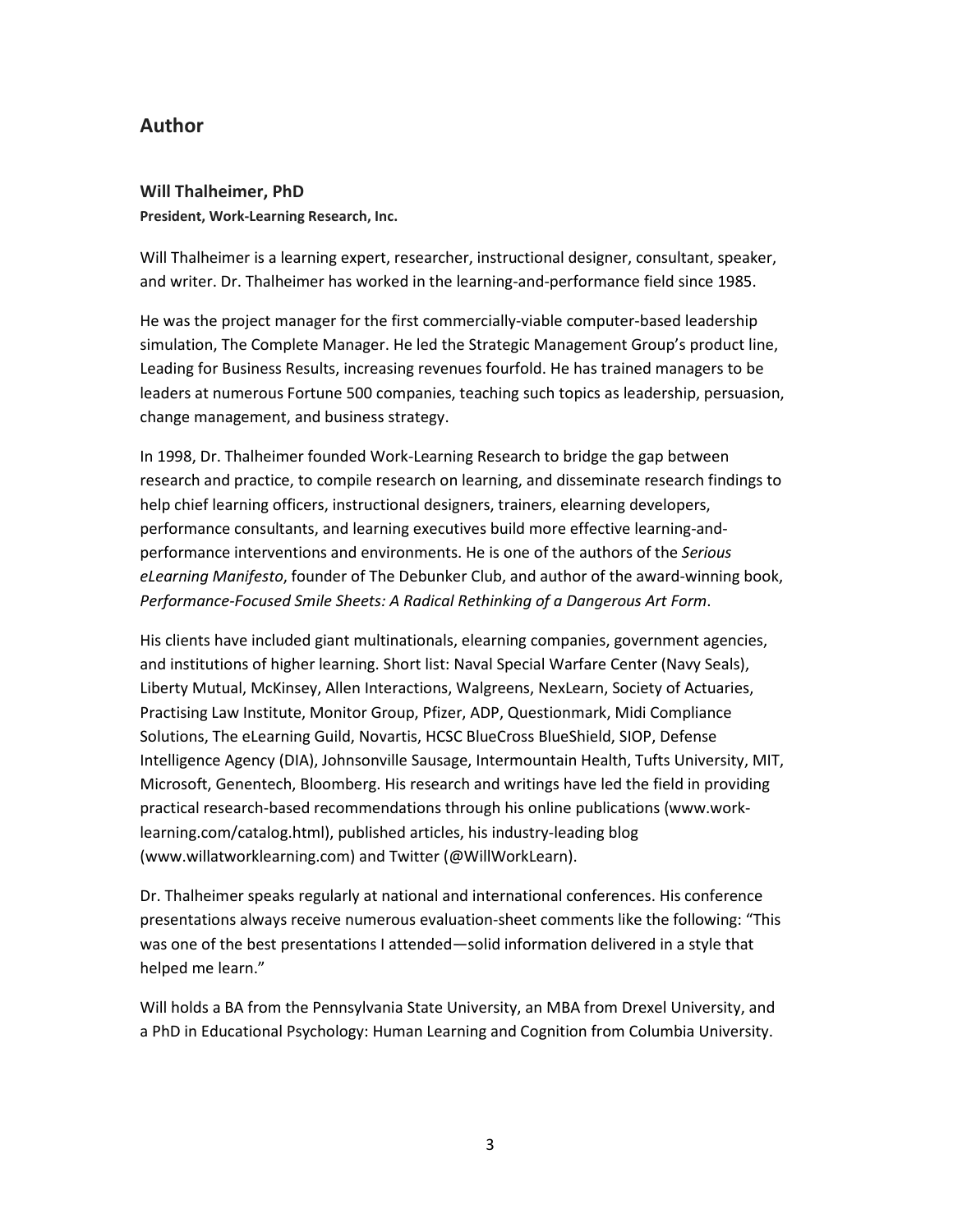### **Executive Summary**

This research effort began with the questions, "Does eLearning Work?" and "What does the scientific research tell us about elearning effectiveness, particularly as it compares with classroom instruction?" Obviously, in real-world applications, elearning is thought to work, as millions of people use elearning every day. On the other hand, elearning has had a reputation for being boring and ineffective at the same time it is wildly hyped by vendors and elearning evangelists.

By looking at the scientific research on elearning, we can examine elearning effectiveness when it is rigorously studied and when skeptical scientists examine it with well-designed research studies that work to eliminate biases, misperceptions, and overzealous commercial enthusiasms.

This research report includes four sections:

- 1. Meta-Analyses Comparing eLearning to Traditional Classroom Instruction
- 2. Examples of Single Research Studies Comparing eLearning to Classroom Instruction
- 3. Examples of Other eLearning-Relevant Research Studies
- 4. Meta-Analyses of Other Technologies Relevant to eLearning

Including all the research articles covered in the meta-analyses examined here, this report reflects the findings from thousands of scientific studies. Scientific articles were chosen for inclusion based on their methodological rigor, their relevance to practical elearning, and with the goal of comprising a representative sample of research studies.

### First Section

In the first section of the report, five meta-analyses were summarized, comparing elearning and learning technologies in general to traditional classroom practice. Overall, these meta-analyses found that elearning tends to outperform classroom instruction, and blended learning (using both online learning and classroom instruction) creates the largest benefits.

Looking more deeply at the results, there is clear evidence to suggest that it is not the elearning modality that improves learning, but, instead, it is the learning methods typically used in elearning and used more often than in classroom instruction—that create elearning's benefits. These learning methods include such factors as providing learners with realistic practice, spaced repetitions, contextually-meaningful scenarios, and feedback.

The review of these meta-analyses also points out that typical elearning designs may not be as effective as they might be. By utilizing research-based best practices, standard elearning programs can be made much more effective.

Finally, the first section highlights that classroom instruction can also utilize these proven researchbased learning methods to improve learning outcomes.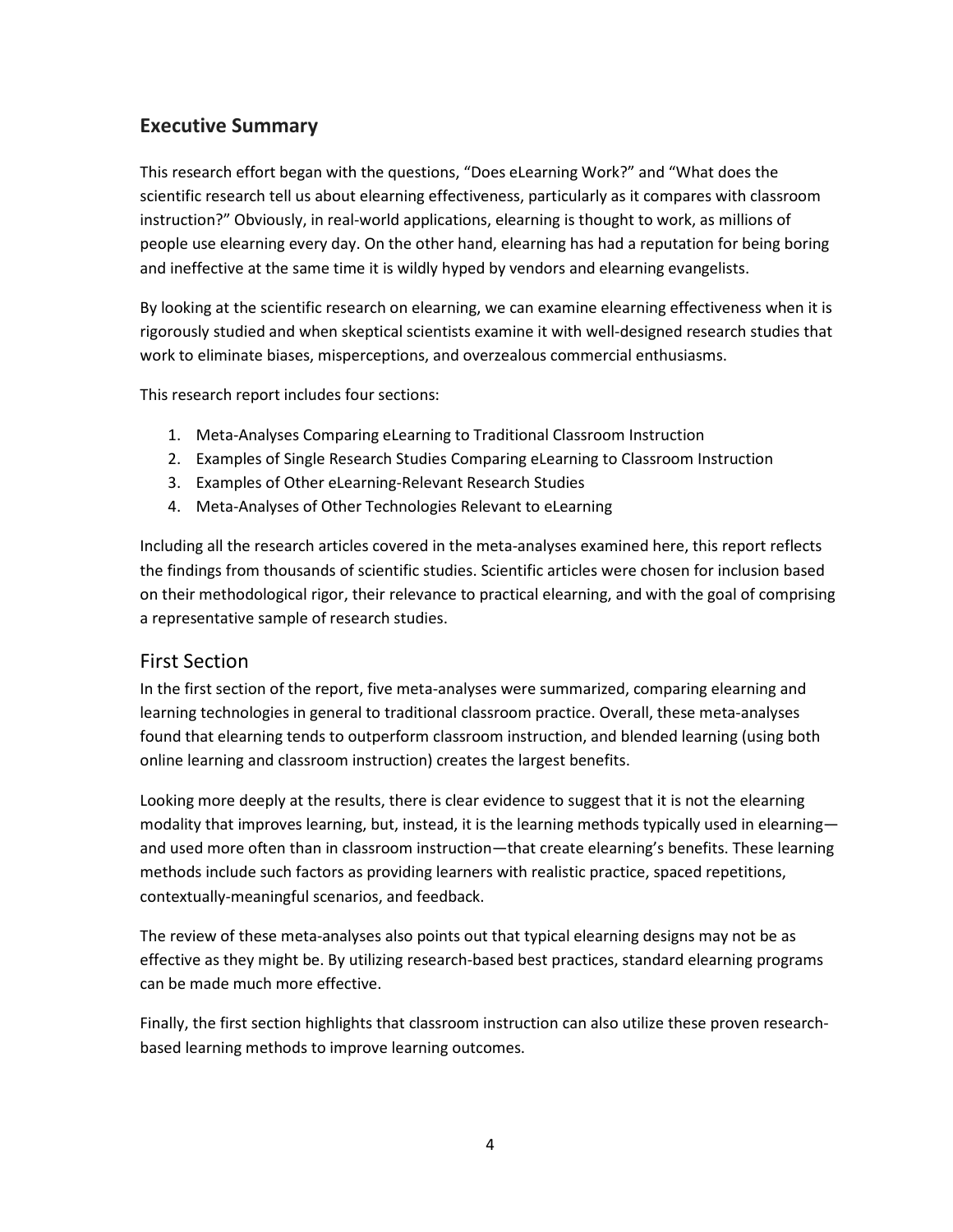### Second Section

In the second section of the report, six research articles were examined—each comparing elearning to traditional classroom instruction. These articles highlight the richness of elearning, examining such varied learning methods as the flipped classroom, online role playing, supplemental instruction for difficult topics, facilitated elearning, mobile learning, and learning-based behavior change.

We also see in these studies that elearning produces varied results—not always better than classroom instruction—reinforcing the findings of the meta-analyses from the first section, which showed a wide variability in results despite evidence showing elearning's overall advantages.

### Third Section

In the third section, we looked at other research—research that does NOT look at elearning in comparison to traditional instruction, but, rather, looks at elearning to help determine the value of various elearning design elements. In the six studies reviewed, we can again see the depth and variety that elearning may utilize. The targeted topics included how to engage in forensic interviews, solving linear algebra problems, making sense of cerebral hemorrhages, how to pull a person to safety, understanding the Doppler Effect, and identifying plants and their attributes. As evidenced in the research cited, elearning is not relegated to simple learning materials or trivial tasks.

### Fourth Section

In the final section of this report we looked at other meta-analyses—those examining topics relevant to elearning. In this section, we see the variety of learning methods on which researchers focus in elearning, including simulations, simulation games, feedback, animations, digital games, learner control, computer-mediated language learning, interactivity, and elearning acceptance.

### Overall Conclusions

- 1. When learning methods are held constant between elearning and classroom instruction, both produce equal results.
- 2. When no special efforts are made to hold learning methods constant, elearning tends to outperform traditional classroom instruction.
- 3. A great deal of variability is evident in the research. eLearning often produces better results than classroom instruction, often produces worse results, often similar results.
- 4. What matters, in terms of learning effectiveness, is NOT the learning modality (elearning vs. classroom); it's the learning methods that matter, including such factors as realistic practice, spaced repetitions, real-world contexts, and feedback.
- 5. Blended learning (using elearning with classroom instruction) tends to outperform classroom learning by relatively large magnitudes, probably because the elearning used in blended learning often uses more effective learning methods.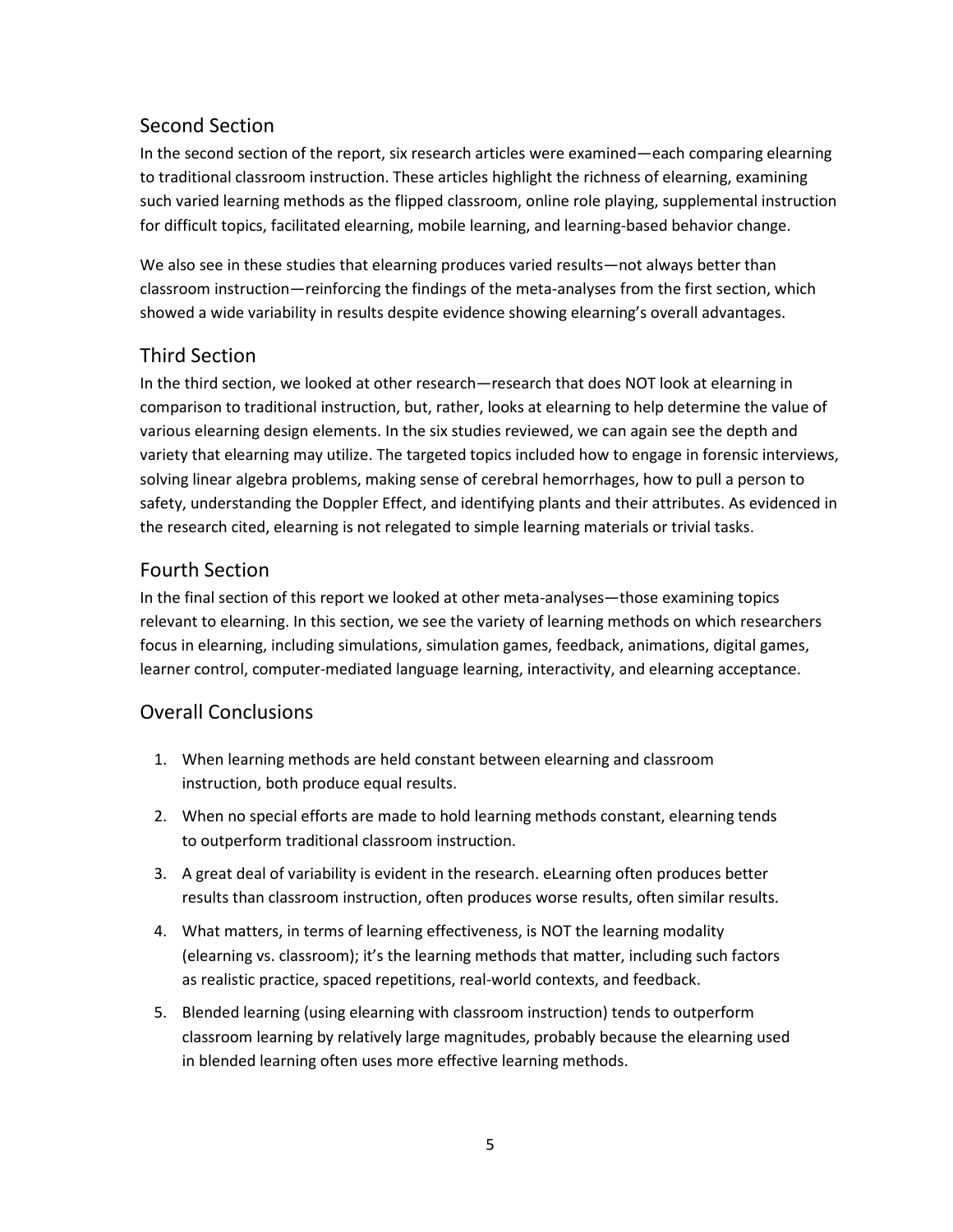### **Introduction**

eLearning is ubiquitous in workplace learning and higher education. The trade group Association for Talent Development reports that technology-enabled learning in the workforce has grown over 150% from 2000 through 2015, being used in 16% of training situations in 2000 and 41% in 2015 (Ho, 2015; Sugrue & Rivera, 2005). The United States National Center for Education Statistics reported a 105% rise in the number of college students taking online courses between 2004 and 2012—from 15.6% to 32%. eLearning is clearly on the rise (NCES, 2017).

While elearning predates the Internet—with such earlier technologies as stand-alone computer-based training and interactive video—it has exploded in power, reach, and relevance since the Internet revolution. In the early days of elearning, it too often comprised poorly-designed interactions where simulated page-turning was the most common mode of learning. eLearning deficits were obvious. Learners were bored, disengaged, and left unable to remember even the basics of what they'd seen.

But is this stereotype of poorly-designed elearning still relevant today? In this paper, I'll attempt to answer that question by looking at the scientific research to determine if elearning can be effective if well designed and delivered. By looking at research from scientific refereed journals, we can look beyond marketing claims by vendors and overzealous elearning evangelists. We can determine whether elearning is an approach worth utilizing. We can decide whether elearning works.

To explore this question, we'll look first at research reviews and meta-analyses combining wisdom from many scientific studies. After this synopsis, we'll look to rigorously-designed experiments on elearning—to learn what we might from specific examples of elearning. Finally, we'll review other meta-analysis that look at technologies relevant to elearning.

By examining these different sources of data, we will gain a broad and deeply nuanced perspective on whether elearning is likely to be effective—and on what design elements maximize its effectiveness.

In today's context, elearning involves a constellation of digital technologies that enable learners to engage in learning activities via various modalities—primarily on computers, tablets, and smartphones. eLearning can be used in conjunction with classroom instruction—a practice commonly referred to as "blended learning."

While elearning was once delivered almost entirely via computer in relatively long learning sessions of 30 minutes or more, today's elearning can be directed to a number of different devices and can include brief "microlearning" segments—sometimes 5 minutes or less. Where elearning was once only about information dissemination, more and more it can involve meaningful tasks, socially-supported learning, and facilitation of on-the-job learning.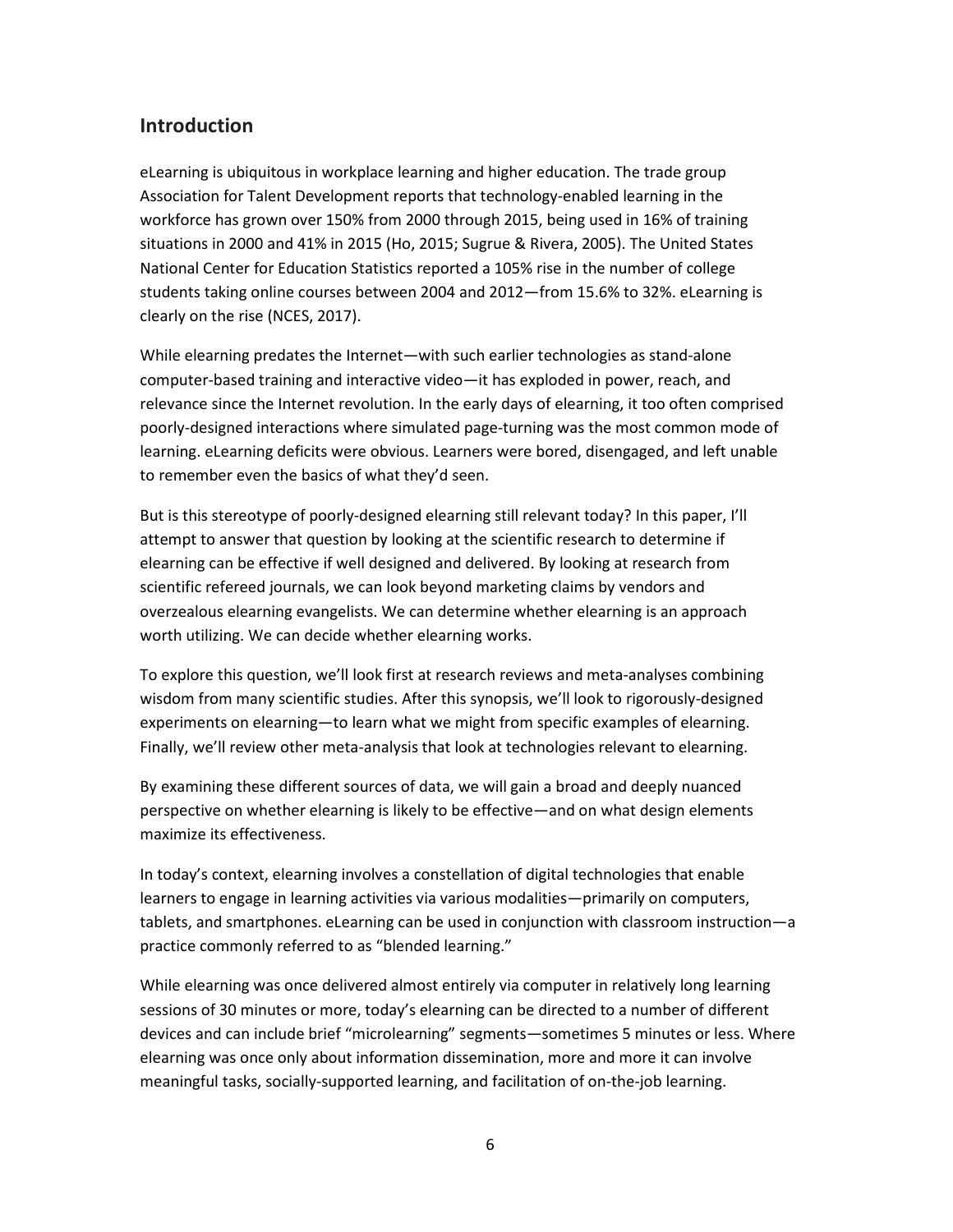# **SECTION 1—Meta-Analyses Comparing eLearning to Traditional Classroom Instruction**

Looking at one research study can provide useful insights, but skepticism is required when examining a single experimental study. For example, one experiment could produce results by chance or could be unrepresentative of what's normally expected. For this reason, researchers compile wisdom from multiple studies, either reviewing a wide array of research articles or utilizing statistical meta-analytic techniques to make sense of multiple experimental studies. In this section, we'll look specifically at meta-analyses—compilations of many other scientific studies that use statistical techniques to make sense of the data.

### Tamim and Colleagues 2011—Second-Order Meta-Analysis

In 2011, Tamim, Bernard, Borokhovski, Abrami, and Schmid did a second-order metaanalysis (a meta-analysis of meta-analyses) and found 25 meta-analyses focused on the potential of learning technologies in educational settings covering a range of topics, including engineering, language learning, mathematics, science, and health. These metaanalyses examined 1,055 research studies and more than 100,000 learners and found that, in general, learners who were provided with learning technologies learned more than learners who did not utilize learning technologies. $1$  Tamim and colleagues examined metaanalyses beginning in 1985, so many of the technologies examined predated Internetenabled learning.

### Sitzmann and Colleagues 2006—Meta-Analysis

In 2006, Sitzmann, Kraiger, Stewart, and Wisher examined 96 scientific studies focusing on adult learners. They utilized a rigorous methodology to ensure they were comparing Webbased instruction to classroom training in a way that didn't confuse learning methods (e.g., lecture, testing, reflection) with learning media (online vs. classroom).

What Sitzmann and her colleagues found was the following:

• eLearning produced slightly better learning results than classroom instruction for declarative knowledge—that is, knowledge of facts and principles.<sup>[2](#page-6-1)</sup>

<span id="page-6-0"></span> <sup>1</sup> They found Cohen's *<sup>d</sup>* effect-size improvements averaging *d =* .35, a significant finding, and one that, when compared to other memory-research findings, produced results at roughly the 34<sup>th</sup> percentile of findings (with a partial eta squared, that is,  $\eta_p^2$ , of 0.34).

<span id="page-6-1"></span><sup>&</sup>lt;sup>2</sup> The Cohen's *d* effect size reported of 0.15 indicates a result at about the 9<sup>th</sup> percentile of all memory-research studies. There are some complicating factors regarding this finding. First, when learning methods were held the same between online and classroom, no difference was found. When learning methods were allowed to differ, elearning outperformed classroom instruction by 11% (Cohen's  $d = 0.29$ , at about the 19<sup>th</sup> percentile). Second, when experimental methods (e.g., random assignments) were used, classroom instruction outperformed elearning (Cohen's *d =* -0.26, at about the 17<sup>th</sup> percentile); compared with the much larger cohort of studies where quasi-experimental methods were used, when elearning tended to slightly outperform classroom instruction (probably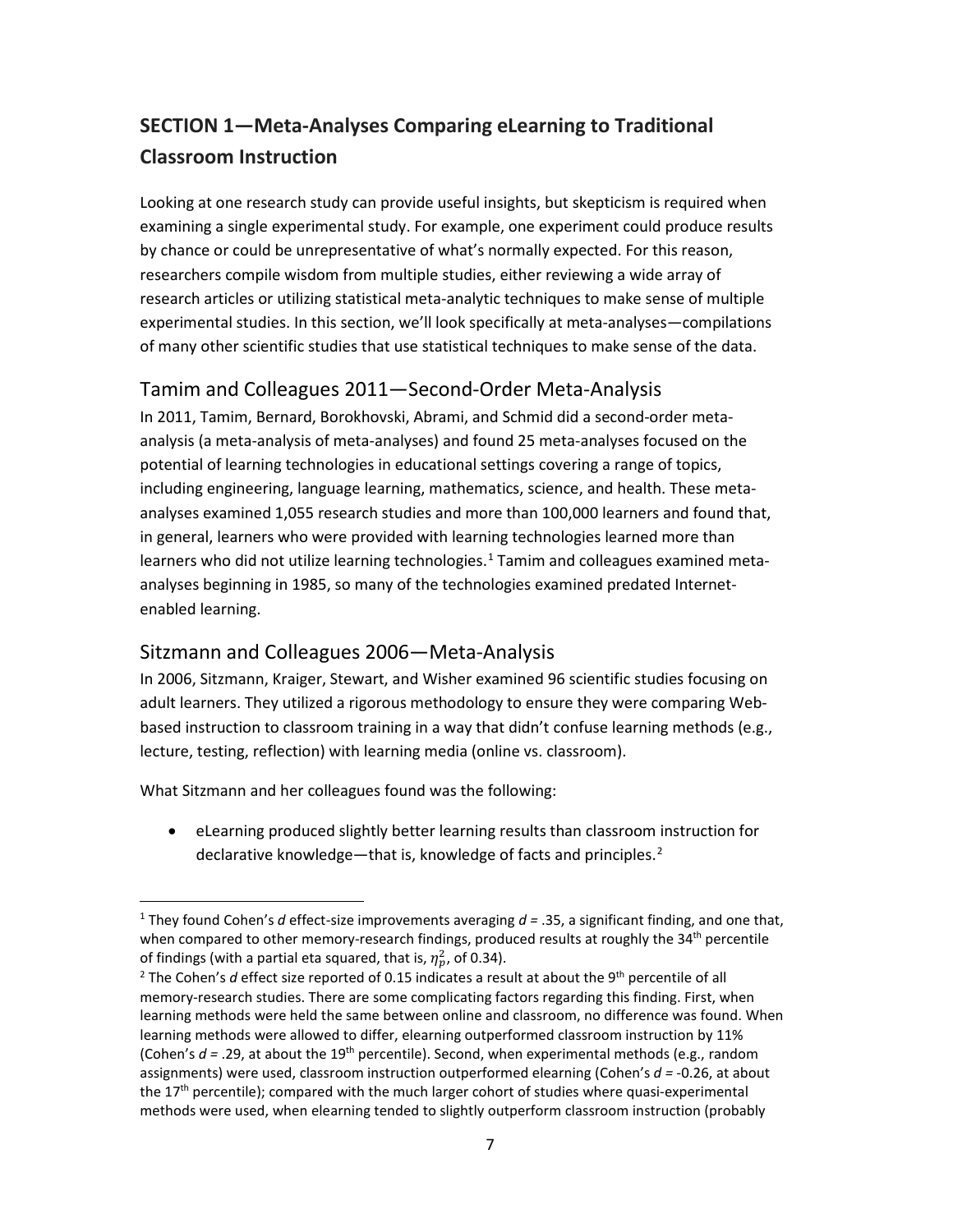- eLearning and classroom learning were equally effective for procedural knowledge—that is, knowledge on how to perform a skill, task, or action.
- Learners were equally satisfied with both elearning and classroom instruction.
- Blended learning (using both classroom and online learning) outperformed classroom instruction on declarative knowledge by 13%[3](#page-7-0) and procedural knowledge by 20%.[4](#page-7-1) As the authors pointed out, an earlier meta-analysis of distance learning research found similar benefits to blended learning (Zhao, Lei, Lai, & Tan, 2005).
- Learners were 6% less satisfied with blended learning than they were with classroom learning; but, as the researchers point out, this might have to do with increasing time demands in using blended learning over classroom learning alone.<sup>[5](#page-7-2)</sup>

Overall, this meta-analysis found that elearning was at least as effective as classroom learning (perhaps even better for declarative knowledge), and adding online components to classroom instruction—in other words, using blended learning—may produce significant additional advantages.

### Means and Colleagues 2013—Meta-Analysis

Means, Toyama, Murphy, Bakia (2013) reanalyzed data from an earlier meta-analysis they had conducted in 2009 while working for The Center for Technology in Learning at the U.S. Department of Education (Means, Toyama, Murphy, Bakia, & Jones, 2009). Their metaanalysis was exceptionally rigorous, utilizing only experimental designs and quasiexperimental designs that utilized statistical controls ensuring that experimental groups were comparable. About half of their studies involved students in college or younger, while half were in workplace learning situations or graduate school. The most common content areas provided to learners were medicine and health care, but other topics included "*computer science, teacher education, social science, mathematics, languages, science, and business*." They found the following:

• *"The overall finding of the meta-analysis is that online learning (the combination of studies of purely online and of blended learning) on average produces stronger student learning outcomes than learning solely through face-to-face instruction."*  $(p. 29).<sup>6</sup>$  $(p. 29).<sup>6</sup>$  $(p. 29).<sup>6</sup>$ 

l

because of logistical difficulties inherent in assigning learners to experimental groups in typical adultlearning situations).

<span id="page-7-0"></span><sup>&</sup>lt;sup>3</sup> Cohen's  $d = 0.34$ , at about the 24<sup>th</sup> percentile.

<span id="page-7-1"></span> $4$  Cohen's  $d = .52$ , at about the  $40<sup>th</sup>$  percentile.

<span id="page-7-2"></span><sup>&</sup>lt;sup>5</sup> The absolute value of Cohen's *d* effect size was 0.15, at about the 8<sup>th</sup> percentile.

<span id="page-7-3"></span><sup>&</sup>lt;sup>6</sup> The average Hedges'  $q+$  effect size was .20, producing a comparative result at about the 14<sup>th</sup> percentile of memory studies, a well-below-average effect.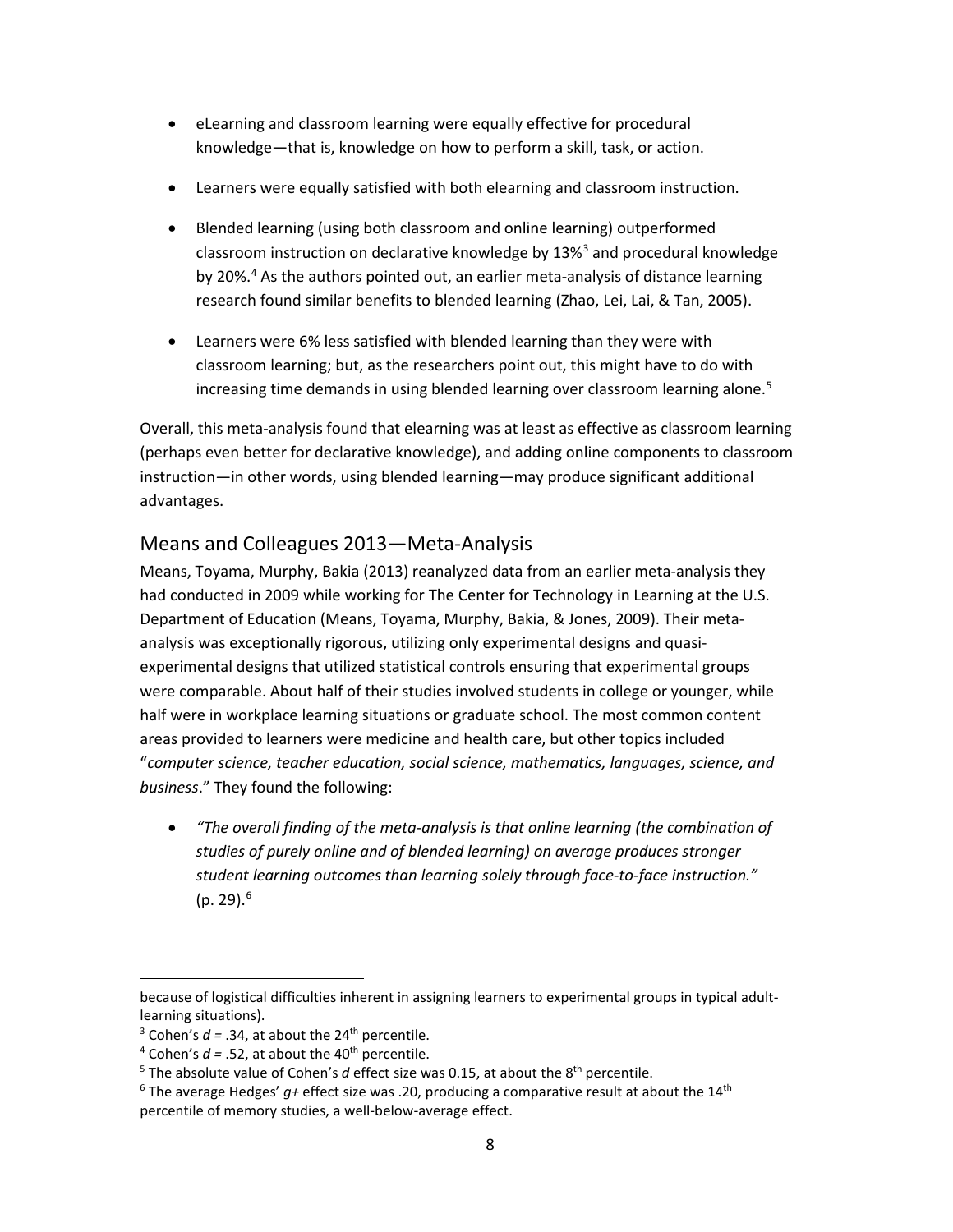- eLearning-only situations produced an equal amount of learning compared with classroom-only situations.[7](#page-8-0)
- Blended learning (a combination of both classroom and online learning) produced better results than classroom-only instruction.<sup>[8](#page-8-1)</sup>

Overall, this meta-analysis found that elearning was at least as effective as classroom learning—and blended learning may produce significant additional advantages. Where the Sitzmann and colleagues' meta-analysis showed a small advantage for elearning overall compared to classroom instruction, this meta-analysis showed that elearning produced results that equaled classroom instruction.

### Schmid and Colleagues 2014—Meta-Analysis

In an exhaustive meta-analysis of multiple learning technologies used in postsecondary education—but excluding Internet-enabled elearning—Schmid and his colleagues found a small but reliable advantage for learning contexts where technologies were used.<sup>[9](#page-8-2)</sup> To reiterate, this meta-analysis looked largely at how non-Internet computer-assisted instruction compared with classroom instruction and found an advantage for computerassisted instruction.

### Bernard and Colleagues 2014—Meta-Analysis on Blended Learning

In a meta-analysis coordinated with the Schmid et al. (2014) meta-analysis, Bernard and colleagues (2014) looked specifically at blended learning in higher education, including both undergraduate and graduate education. For the purpose of their meta-analysis, blended learning was operationalized as *"instructional conditions in which at least 50% of total course time is face-to-face classroom instruction and students working online outside of the classroom spend the remainder of time, up to the additional 50%, online."* Overall, the meta-analysis revealed that blended learning outperformed classroom instruction.<sup>[10](#page-8-3)</sup> The researchers specifically did not look to compare the same learning methods utilized in both blended and classroom learning. Their findings therefore may reflect the benefits of different learning methods, not the advantage of blended learning per se. Of course, if blended-learning instruction tends to use more effective learning methods than those used in classroom training, then it will produce better results.

<span id="page-8-0"></span> $7$  The effect size was a non-significant .05, slightly favoring elearning-only over classroom-only.

<span id="page-8-1"></span> $8$  The effect size was .35, compared to other memory studies at the 25<sup>th</sup> percentile. A later metaanalysis focusing on blended learning found a similar advantage for blended learning over classroom instruction, with an effect size of .33 (Bernard, Borokhovski, Schmid, Tamim, Abrami, & Philip, 2014), comparable to the 23<sup>rd</sup> percentile of research studies on memory.

<span id="page-8-2"></span><sup>9</sup> With an effect size of .27 overall for achievement and .20 for learner satisfaction.

<span id="page-8-3"></span><sup>&</sup>lt;sup>10</sup> With a small-to-moderate effect size of .33, producing a comparative result at the 23<sup>rd</sup> percentile.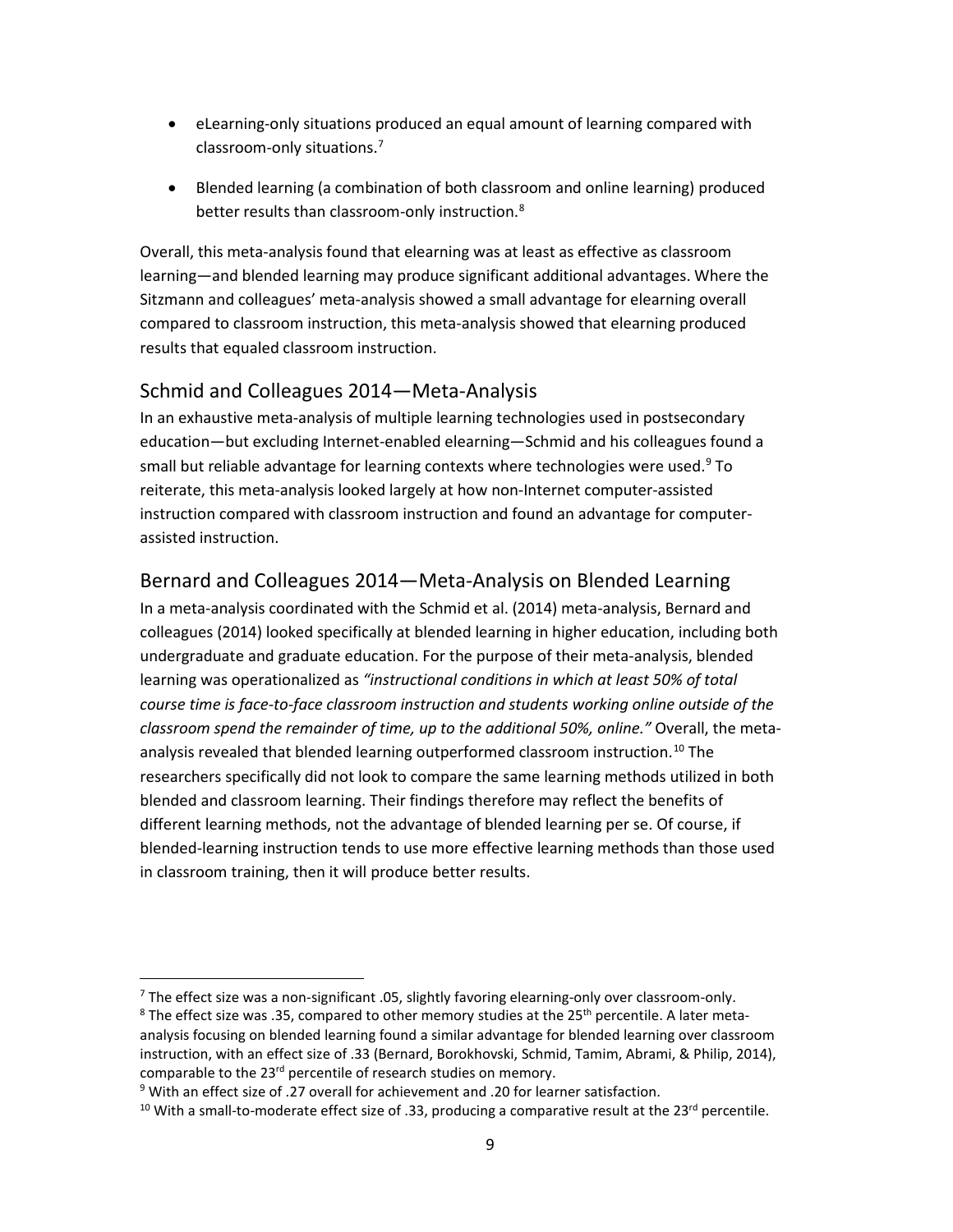### Summary of Meta-Analyses—eLearning Outperforms the Classroom

Overall, the meta-analyses found that elearning tends to outperform classroom instruction, and blended learning (using both online learning and classroom instruction) creates the largest benefits.<sup>11</sup>

When learning methods are held constant—for example, if learners get a lecture in a classroom compared with getting a lecture delivered in an online video—then elearning will create roughly the same benefits as classroom instruction. Clark's (1983) admonition is still true—it's not the media, it's the learning methods that matter! Clark's (2012) critique of elearning meta-analyses is prescient—most do not hold learning methods constant, so we can't conclude that elearning is better independent of the learning methods used.

The bottom line is that elearning in the real world tends to outperform classroom instruction because elearning programs tend to utilize more effective learning methods than classroom instruction, which still tends to rely on relatively ineffective lectures as the prime instructional method. Indeed, the finding that blended learning outperforms classroom instruction alone is a testament to this truth. When learning designers add technologyenabled capabilities, they tend to add learning methods that are different from—and more effective than—those typically used in the classroom.

### What Learning Methods Are Most Effective?

In general, providing learners with realistic decision making and authentic tasks, providing feedback on these activities, and spreading repetitions of these activities over time produces large benefits. These general findings are well established, communicated in research-to-practice reports (Thalheimer, 2012), popular mainstream books written by researchers (Brown, Roediger, and McDaniel, 2014; Hattie, 2012), books written by thought leaders in the workplace learning field (Dirksen, 2015), and research reviews in top-tier scientific journals (Salas, Tannenbaum, Kraiger, & Smith-Jentsch, 2012). To be clear, the meta-analytic results, when they show benefits to elearning and blended learning, are not due to the technology; the improved effectiveness is due to the learning methods utilized via the technology.

Of course, classroom instruction can utilize these beneficial learning methods too, but it usually doesn't. And it should be noted, elearning can fail to utilize the most effective learning methods, which, unfortunately, happens too often (Allen, Dirksen, Quinn, & Thalheimer, 2014).

<span id="page-9-0"></span> $11$  Compared with the Morris-Fritz memory-research findings, these meta-analyses find elearning benefits in the bottom quintile (up to the 20<sup>th</sup> percentile), whereas blended learning benefits tend to be in the next quintile (between the 20<sup>th</sup> and 40<sup>th</sup> percentiles).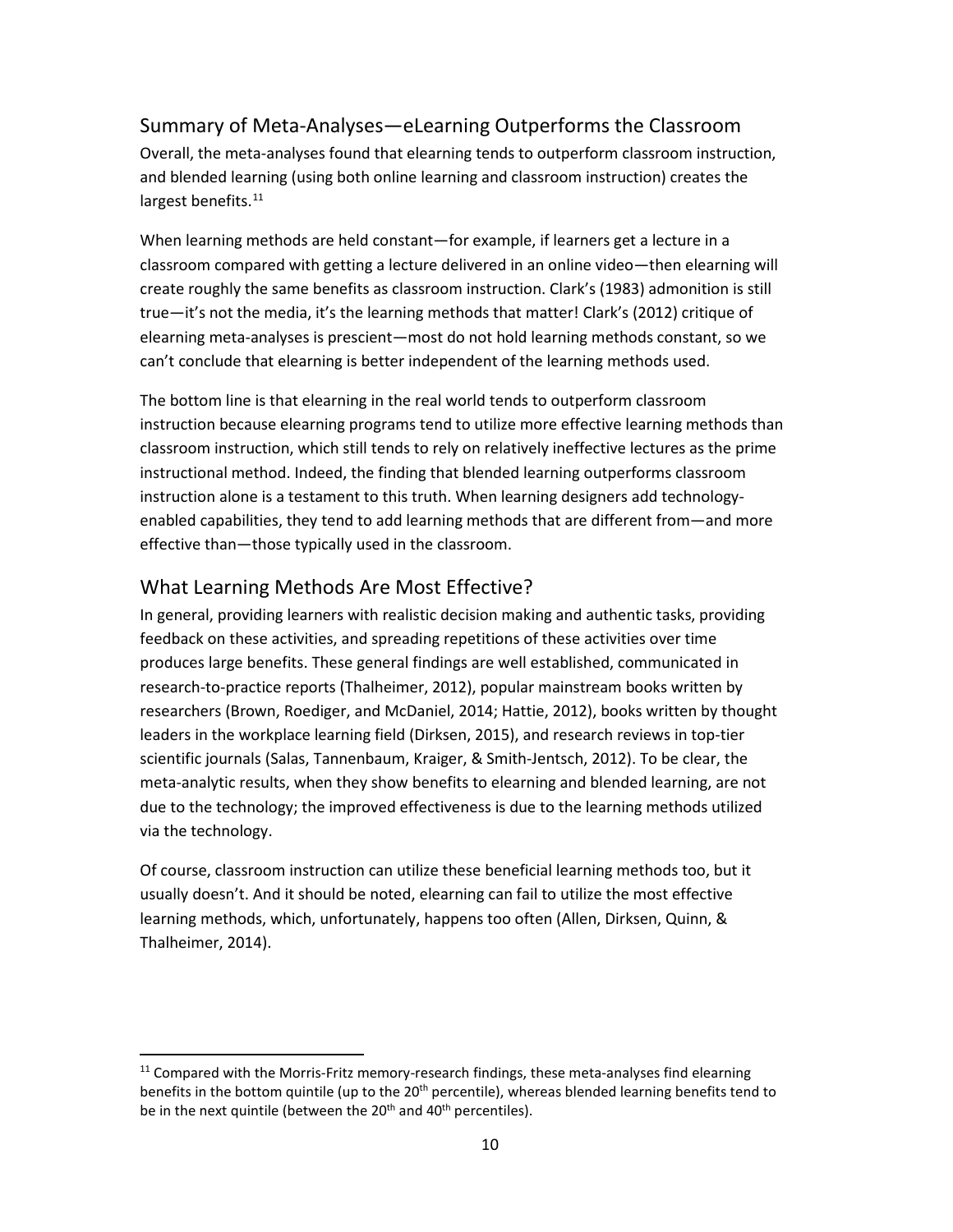### eLearning Can Be Made Even More Effective

Overall, the research shows that elearning and blended learning tend to outperform classroom instruction, but the research hints at elearning's missed opportunities as well. We've seen that the advantages of elearning tend to be small to moderate. Why aren't elearning improvements more pronounced? The most likely cause is that many elearning programs don't fully utilize research-based learning factors in their designs. eLearning may outperform classroom instruction, but it may suffer from the same problems—a lack of proven learning methods.

To examine this possibility, let's take one learning factor proven to produce robust learning effects—retrieval practice. Retrieval practice prompts learners to retrieve information from memory, typically by asking learners questions or engaging them in decision making. Most often, prompting learners to retrieve information from memory produces strong memory gains, helping them remember what they've learned. Several recent research reviews provide testaments to the power of retrieval practice (Roediger & Butler, 2011; Roediger & Karpicke, 2006; Bjork, 1988).

If elearning or classroom instruction utilize retrieval practice in ways that are fully effective, they should create improved learning. Let's look at elearning specifically and compare its results to the results from typical retrieval-practice interventions. The bottom line is this: overall, the elearning meta-analyses produced weaker results than the retrieval-practice results.<sup>[12](#page-10-0)</sup>

Take a look at the following table comparing elearning and blended learning results to typical retrieval-practice results.

<span id="page-10-0"></span> $12$  In a 2014 meta-analysis on retrieval practice, Rowland found that overall retrieval practice produced moderate effect size improvements, with an effect size of .50, which would place it at about the 38<sup>th</sup> percentile of typical memory-research findings. When retrieval practice was induced by stronger methods than multiple-choice questions, its effects were even stronger. For cued-recall the effect size benefits were .72 (54<sup>th</sup> percentile); free recall produced an effect size of .82 (62<sup>nd</sup> percentile). How does this compare to our elearning findings? Using the Morris-Fritz (2013) research compilation of typical memory-research findings, we can make such a comparison.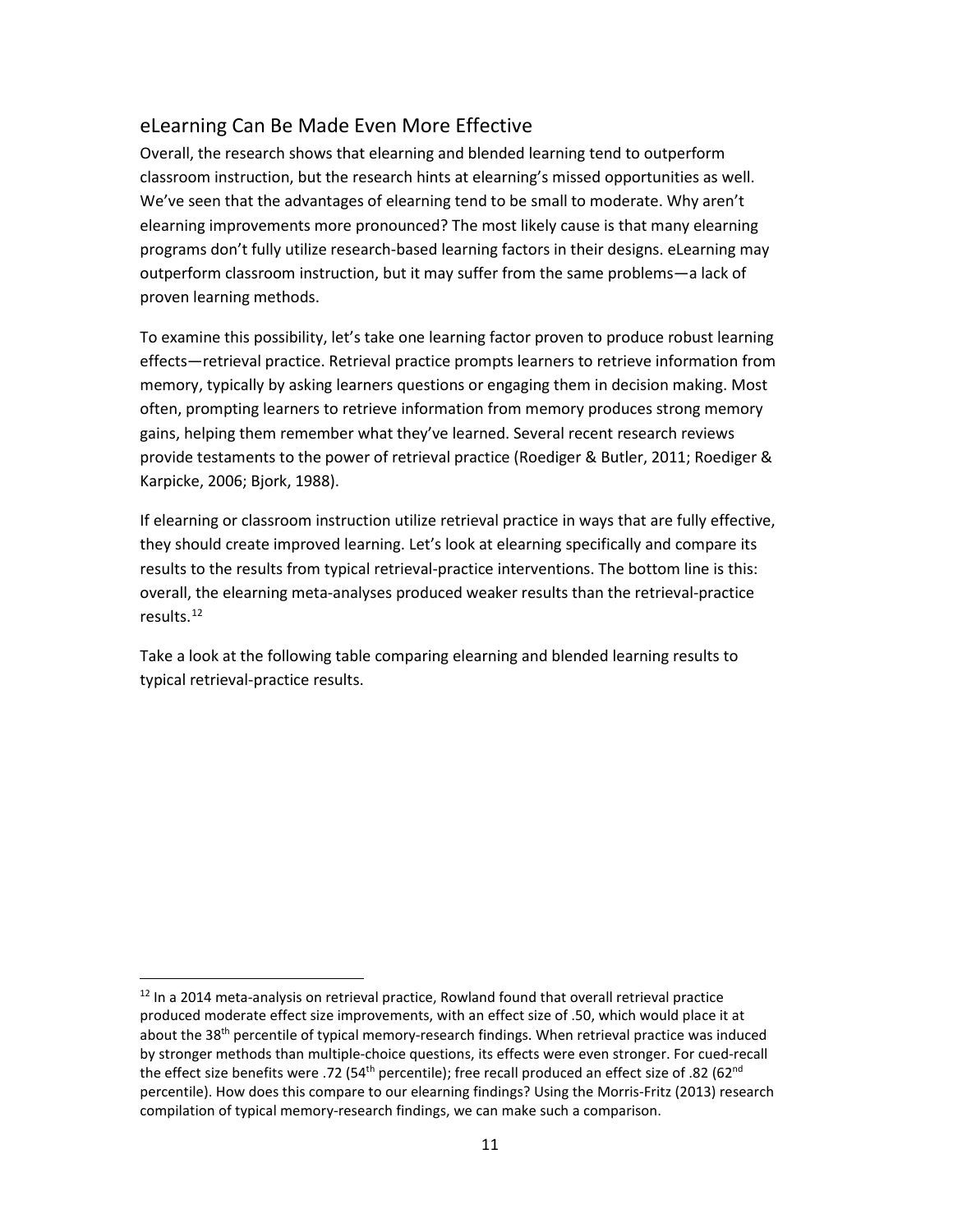| Percentile of Meta-Analytic Findings         |                                           |
|----------------------------------------------|-------------------------------------------|
| eLearning and Blended Learning               |                                           |
| <b>Compared with Retrieval Practice</b>      |                                           |
| eLearning vs. Classroom                      | 12 <sup>th</sup> percentile <sup>13</sup> |
| <b>Blended Learning vs. Classroom</b>        | 24 <sup>th</sup> percentile <sup>14</sup> |
| Retrieval Practice vs. Restudy (Overall)     | 38 <sup>th</sup> percentile               |
| Retrieval Practice vs. Restudy (Cued Recall) | 54 <sup>th</sup> percentile               |
| Retrieval Practice vs. Restudy (Free Recall) | 62 <sup>nd</sup> percentile               |

As you can see, elearning meta-analyses (the first two rows in the table above) find lower levels of learning benefits compared with retrieval practice alone (the bottom three rows in the table)—providing evidence that many elearning programs are not as effective as they might be if they utilized research-validated learning factors like retrieval practice, spaced repetitions, realistic decision making, and feedback. And note that, in this comparison, we are comparing only one proven research-based learning factor—that is, retrieval practice with the results of typical elearning programs. Using several research-based learning factors at once would certainly produce even better results!

To summarize, elearning produces advantages over classroom instruction because it tends to utilize more effective learning methods. However, at the same time, elearning itself can produce better outcomes if it too utilized more research-recommended learning methods.

<span id="page-11-0"></span> $13$  The percentile for elearning benefits compared with classroom benefits was estimated using the Morris & Fritz (2013) memory research findings to interpret the statistically-significant findings of Sitzmann et al. (2006) and Means et al. (2013).

<span id="page-11-1"></span> $14$  The percentile for blended learning was estimated using the Morris & Fritz (2013) findings to interpret the findings of Means et al. (2013) and Bernard et al. (2014).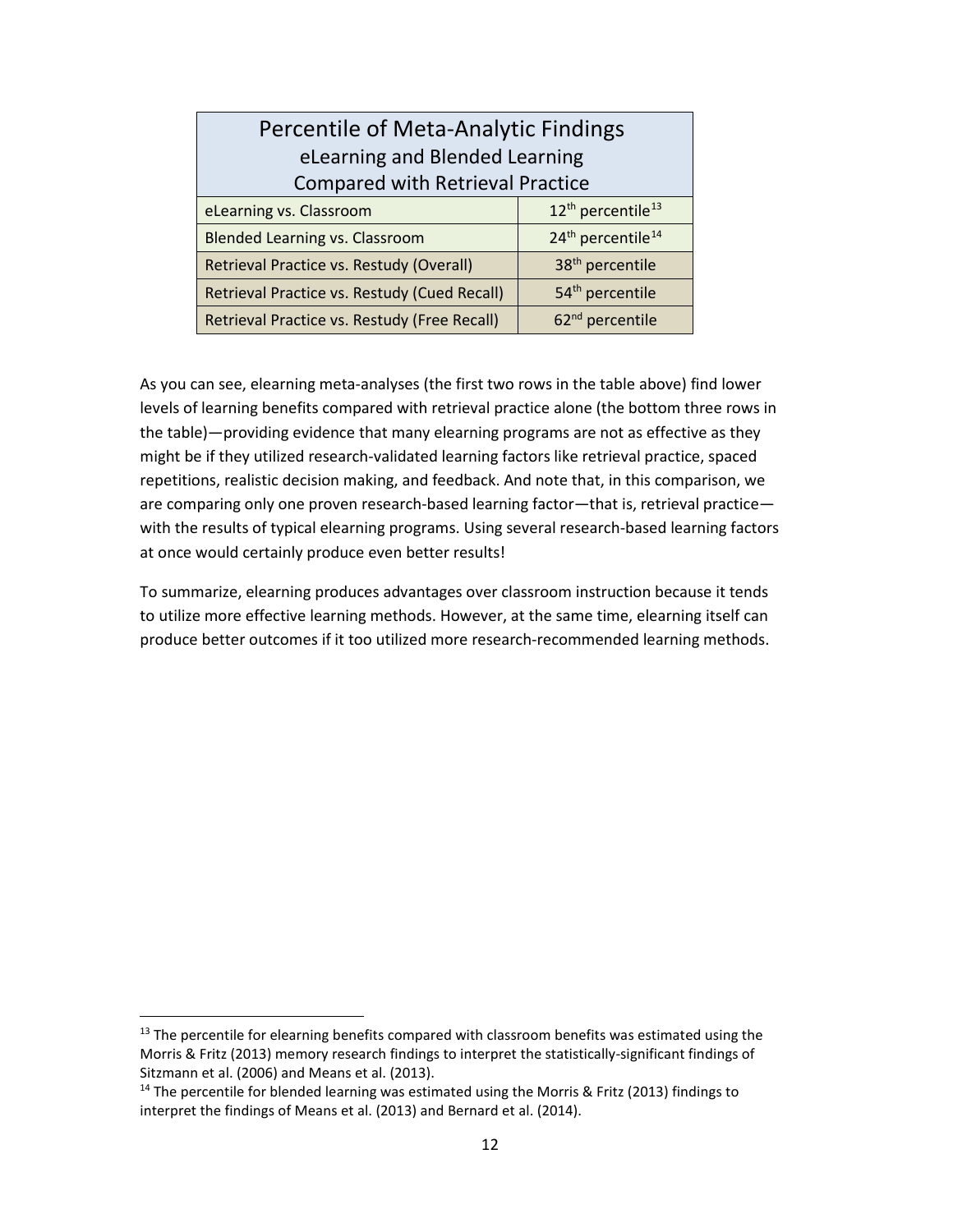### **SECTION 2—eLearning Research Examples—eLearning Compared**

Section 1 looked at meta-analytic research reviews and concluded that elearning typically outperforms classroom instruction. In this section, individual research studies will be used to illustrate the types and varieties of elearning that have been studied in the scientific literature.

The research cited here will sample from the hundreds of scientific studies on elearning that have been conducted within the past 15 years. Studies were chosen because of their experimental rigor and their relevance to real-world learning. There was no attempt to select a representative sample of elearning types. Rather, these studies are offered to provide a ground-level view of elearning research—one not available from meta-analyses given that they compile many studies. Six studies are offered in no particular order—each compare elearning to other learning media (or to no instruction at all).

In this section, the focus will be on studies that compared elearning to other learning media. In the section after this one, the focus will be on elearning studies where researchers wanted to determine which learning method was most effective when one elearning program was compared with another.

# The Flipped Classroom Compared to other Modalities Thai, De Wever, Valcke (2017)

The "flipped classroom" is a form of blended learning (elearning and classroom learning) where learners view lectures online and then engage in other learning-related activities in the classroom. In this study, a flipped-classroom condition was compared with a classroomonly condition, an online-only condition, and a reverse flipped-classroom condition (where learners got lectures in the classroom and engaged in guided-question discussions online). To ensure comparisons between the different conditions were fair, the researchers provided only three learning modalities (1) lectures, (2) guiding questions, and (3) a textbook, and varied where the lectures and guiding questions were utilized (online or in the classroom). The guiding questions asked the learners to write short essays in response to questions related to the content. Learners received feedback during these activities and were able to incorporate improvements into their essays. The results on later tests of learning revealed that the flipped classroom outperformed elearning-only instruction<sup>[15](#page-12-0)</sup> and the classroom-only instruction,<sup>[16](#page-12-1)</sup> but only marginally outperformed the other blended-learning condition.<sup>17</sup>

<span id="page-12-0"></span><sup>&</sup>lt;sup>15</sup> Cohen's  $d = 1.58$ , coming in at the 88<sup>th</sup> percentile.

<span id="page-12-1"></span><sup>&</sup>lt;sup>16</sup> Cohen's  $d = 1.01$ , coming in at the 70<sup>th</sup> percentile.

<span id="page-12-2"></span><sup>&</sup>lt;sup>17</sup> Cohen's  $d = 0.71$ , but only a marginal p-value ( $p = 0.088$ ), indicating that there may not have been any difference between the flipped classroom and the reverse flipped classroom.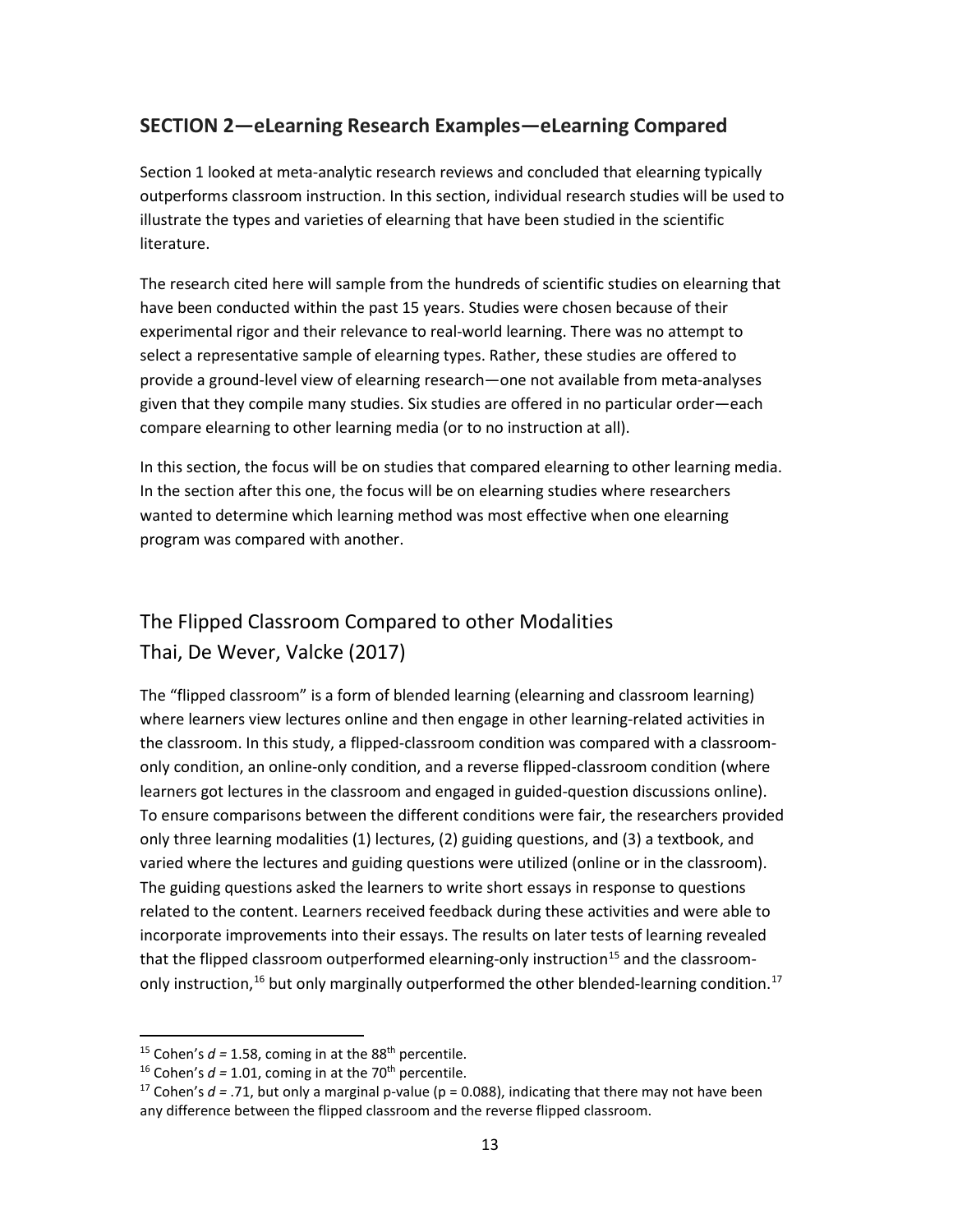# Role Playing: Online vs. Face-to-Face Buchanan & Palmer (2017)

Role-playing activities used in learning have a long and robust history. Their benefits include prompting learners to be active in learning and enabling both emotional and intellectual engagement. For this reason, role playing is most often conducted in face-to-face settings. In this study, researchers wanted to find out whether role playing might work if utilized in an online environment. They specifically used a role-playing intervention that supports the teaching of history, called *Reacting to the Past*, which was developed by a Columbia University researcher/educator, and has been scientifically validated to outperform lecturebased classroom instruction. The findings were mixed. While most of the learning assessments found no difference between online and classroom role playing, there was one comparison that created a learning advantage for the face-to-face role playing. Also, the classroom role playing was rated higher by learners. As the researchers point out, the minor benefits seen from classroom role playing might disappear as learners get more comfortable with the technology and as learning-design tweaks are made based on feedback from additional teaching attempts.

# Supplemental Instruction: Online vs. Face-to-Face

### Hizer, Schultz, and Bray (2017)

Supplemental Instruction is a research-validated model used in universities, *"designed to help students in historically difficult classes master course content while they develop and integrate learning and study strategies using a peer-led discussion format."* Typically used in science, math, and technology courses, supplemental instruction has been shown to support students in being successful and persevering through difficult subject matter. Traditionally, supplemental instruction is conducted in face-to-face sessions. However, in this study, Hizer, Schultz, and Bray (2017) compared a traditional face-to-face supplemental-instruction program to an online supplemental-instruction program that used an online collaborative system that enabled whiteboard activities, text and audio chats, posting of classroom lectures, sharing of files, and collaborative work on documents.

Learners who signed up for supplemental instruction were randomly assigned to either the online or traditional method. Courses included Introduction to Cellular and Molecular Biology, Experimental Design and Statistical Analysis, Genetics, and Molecular and Cellular Biology. The results showed that the online supplemental instruction was just as effective as the traditional method and was rated as highly by learners. On the other hand, the drop-out rates were roughly three times as high for the online version—although there was some suggestion that, because this was a first-time effort, they might be able to lower that rate in subsequent efforts. For example, initially the online peer facilitators did not show their webcam images, but later added these as students asked to see those images.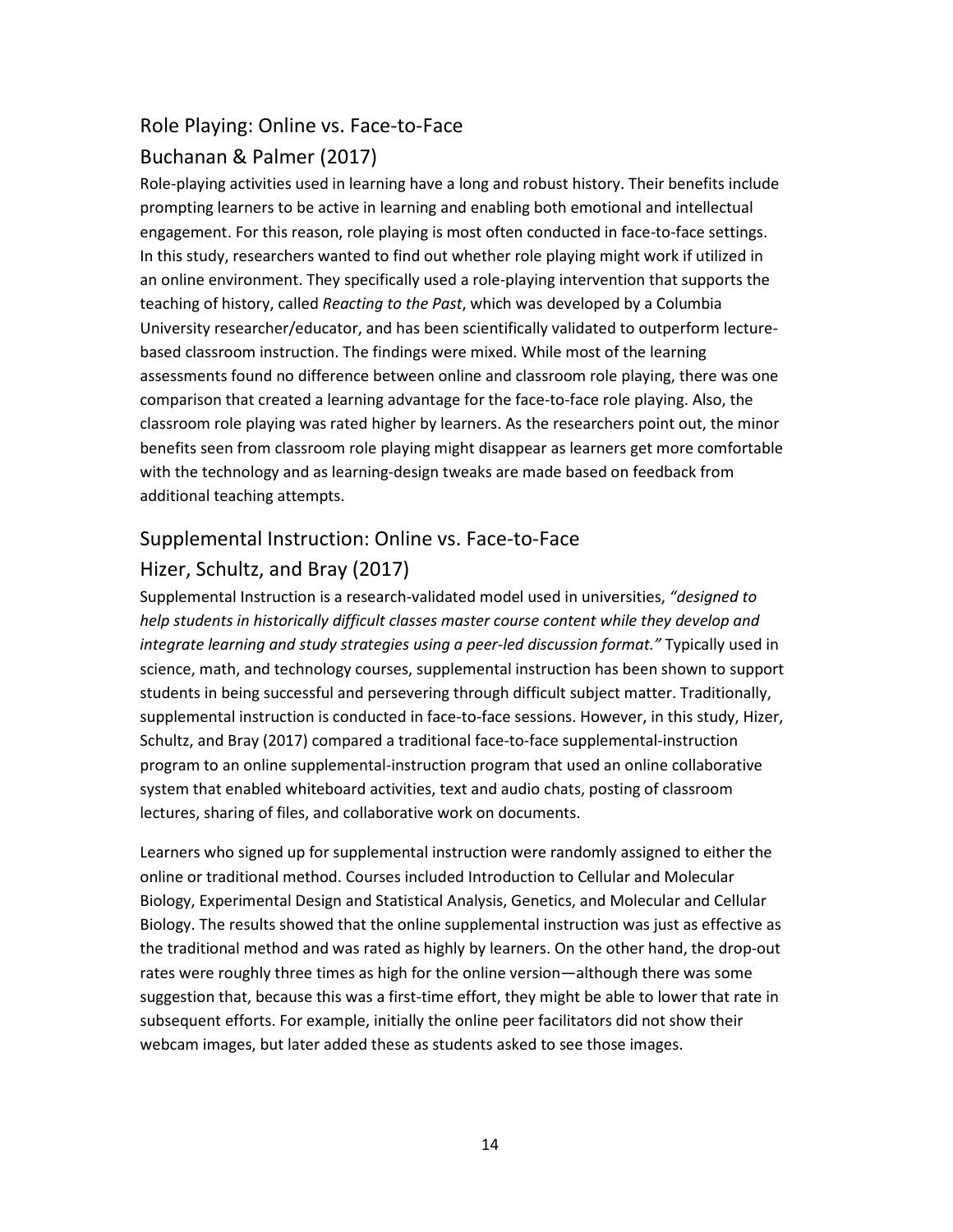# Learning the Law as Undergraduates Shelley, Swartz, Cole (2007, 2008)

In two separate research studies, these authors looked at undergraduate students learning the law. Overall, they found mixed results. In the 2008 study, they found learning results were better in the elearning condition. They also found that learners rated the elearning with the same level of satisfaction as they rated the classroom instruction, though they did rate the instructors and course organization less highly. In the 2007 study, they found no difference in learning or satisfaction between elearning and classroom instruction. These results should be considered with some caution as learners were not randomly assigned to conditions and the elearning technology back in the early-to-mid 2000s was not as well designed as it is now. Still, the results are interesting in that the same content was tested twice and different results were found.

# Intrinsic Motivation in Blended Learning: Mobile App vs. Textbook Jeno, Grytnes, Vandvik (2017)

In biology, an important task is to be able to identify species. In this study learners were given a classroom-based introduction to species identification and then were given the task of identifying different types of sedges. They were randomly assigned to two supports: either a mobile app specifically designed to support species identification or a textbook that supported a similar goal. The results showed that learners learned more, rated their competence more highly, and reported being more intrinsically motivated when they were in the mobile-app condition.<sup>[18](#page-14-0)</sup>

### Preventing Obesity Through eLearning

### Nikolaou, Hankey, & Lean (2015)

Obesity is a debilitating issue in much of the developing world. In this study, researchers were interested in whether elearning might be able to prevent obesity in healthy young adults (not necessarily people already obese). They compared a control group that got no intervention with two elearning programs, with all participants randomly assigned to groups. One of the elearning programs simply provided learners with rational arguments about why and how to lose weight. The second program took an indirect approach, aiming *"to prevent obesity covertly, by raising discussion around social and political movements which are associated with more, or less, healthful diets and lifestyles."* People in the elearning groups logged into their respective programs, on average, about six times over 19 weeks. At the end of the nine-month study, the control group had gained 2 kilograms, while both elearning groups had lost about 1 kilogram.

<span id="page-14-0"></span><sup>&</sup>lt;sup>18</sup> The Cohen's *d* effect size for learning was .54 (40<sup>th</sup> percentile); for self-perceptions of competence  $d = .82$  (62<sup>nd</sup> percentile); and, for intrinsic motivation,  $d = 1.73$  (91<sup>st</sup> percentile).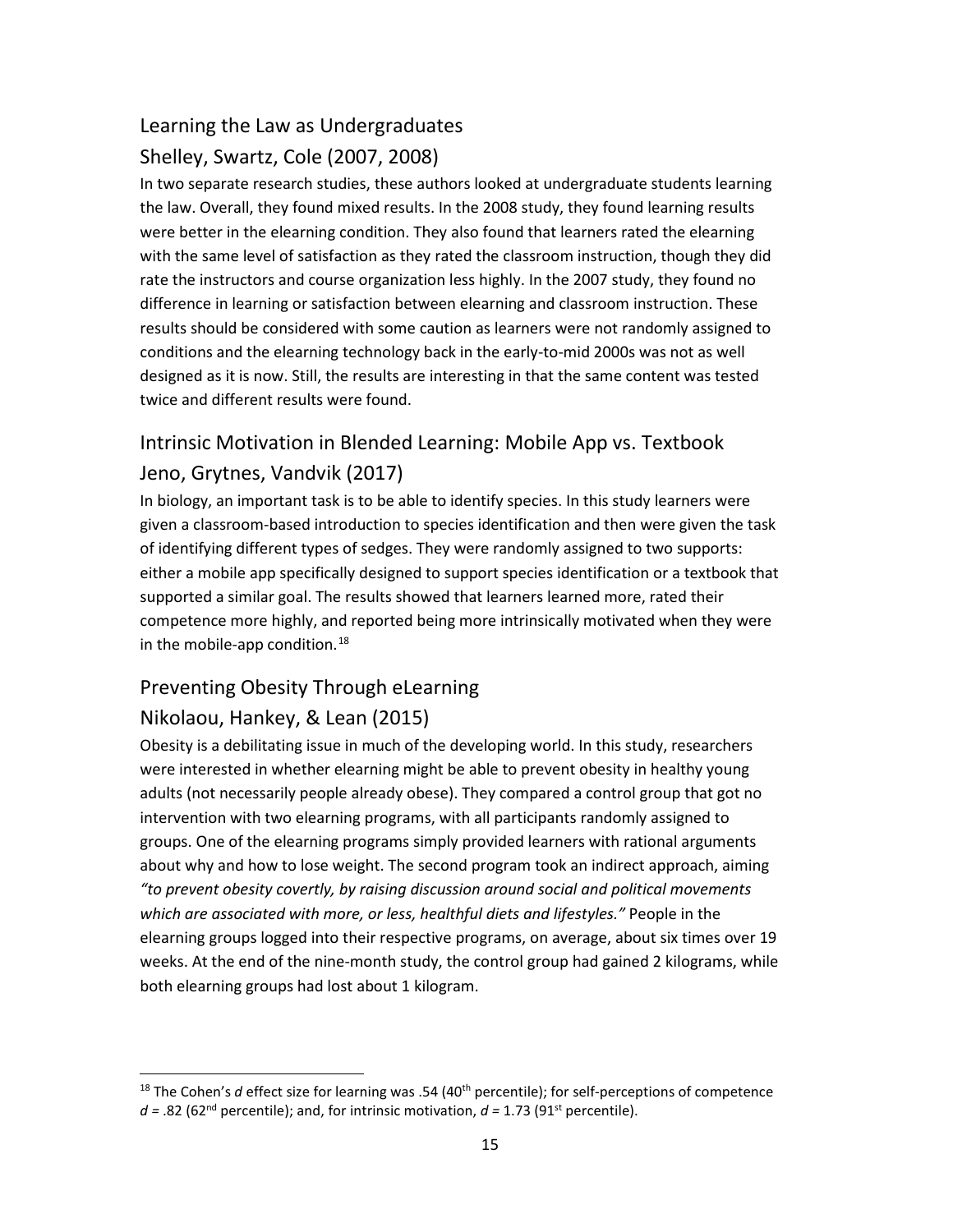### Summary of Research Validating the Effectiveness of eLearning

As was evidenced in the meta-analyses put forward in Section 1, there is a ton of research comparing elearning to classroom instruction. The six studies reviewed just above show the wide variety of comparisons that are made. We examined one study that compared a blended-learning flipped classroom to a classroom-only condition, an online-only condition, and a reverse flipped-classroom condition. We looked at a study that compared online role playing with classroom role playing, another that looked at supplemental instruction sessions conducted online or face-to-face, a study that compared facilitated elearning to classroom instruction, another study that compared the benefits of mobile learning to using a textbook, and, finally, we looked at whether two widely different approaches to elearning could prevent obesity.

We saw that varied results can occur: elearning can outperform the classroom, it can perform worse, or it can perform about the same. These studies reinforce the findings we saw in the meta-analyses—elearning can be more effective, but it doesn't have to be. What makes elearning effective is its design elements—that is, the learning methods utilized.

Where this section focused on research comparing elearning to other types of instruction, the next section will look at comparisons of different learning methods used in elearning.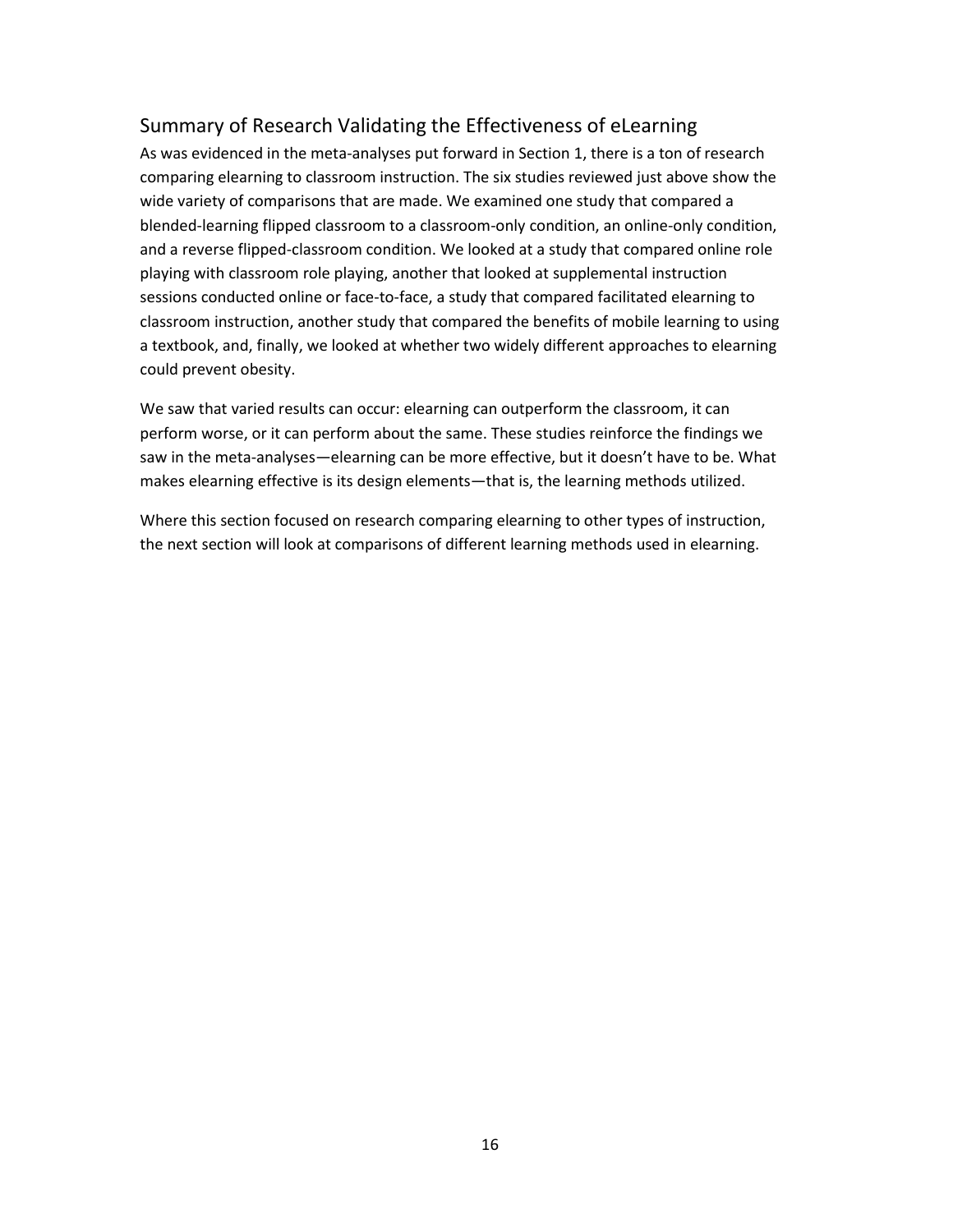### **SECTION 3—Learning Methods Evaluated Within eLearning**

This section includes studies where different learning methods were compared using some form of online learning. These examples demonstrate the depth and breadth of elearning content and design.

# Forensic Interview Training—Largely Through eLearning Benson & Powell (2015)

Interviewing children in legal investigations is a very difficult task. In this study, researchers first looked at the available evidence on traditional classroom instruction and found that, while training produced improvements in performance, those improvements were not sustained over time.

In this research, researchers evaluated an elearning intervention for use with professionals, including detectives, police officers, and child-protection workers. The training involved multiple learning methods within an elearning framework (including such methods as *"interactive exercises, short film clips, exemplars of best practice, narrated presentations, virtual simulations, self-initiated practices, and quizzes with immediate feedback and explanations of the answers."*). A pretest-to-posttest design was utilized—and it should be noted that over 50% of the trainees had already been certified as specialist child interviewers through previous organizational training, so training benefits were not the result of novices being clueless on the pretest. Moreover, the "pretest" was not a quiz but a simulated interview.

The research results showed significant increases in the number of open-ended questions asked and significant decreases in overly-specific questions and leading questions—all desired results.<sup>[19](#page-16-0)</sup> These improvements were maintained or even improved from the aftertraining assessment to a later assessment given three to six months later. Because the training involved so many learning methods, though, it was not possible to determine the ultimate causes for the learning improvements and the sustained performance, but the researchers conjectured that elearning's capability to enable learning to be delivered over time and provide deliberate practice and feedback probably created the strong success reported.

# Computer-Based Feedback for Mathematics Problem Solving Corbalan, Paas, & Cuypers (2010)

Researchers were interested in determining what type of feedback was most valuable for learners learning to solve math problems. They provided learners with linear algebra

<span id="page-16-0"></span> $19$  Partial eta-squared effect sizes revealed that open-ended questions produced results-in comparison to typical memory results—at about the 77<sup>th</sup> percentile ( $\eta_p^2 =$  0.44), while a focus on overly-specific questions produced improvements at about the 70<sup>th</sup> percentile ( $\eta_p^2 =$  0.36).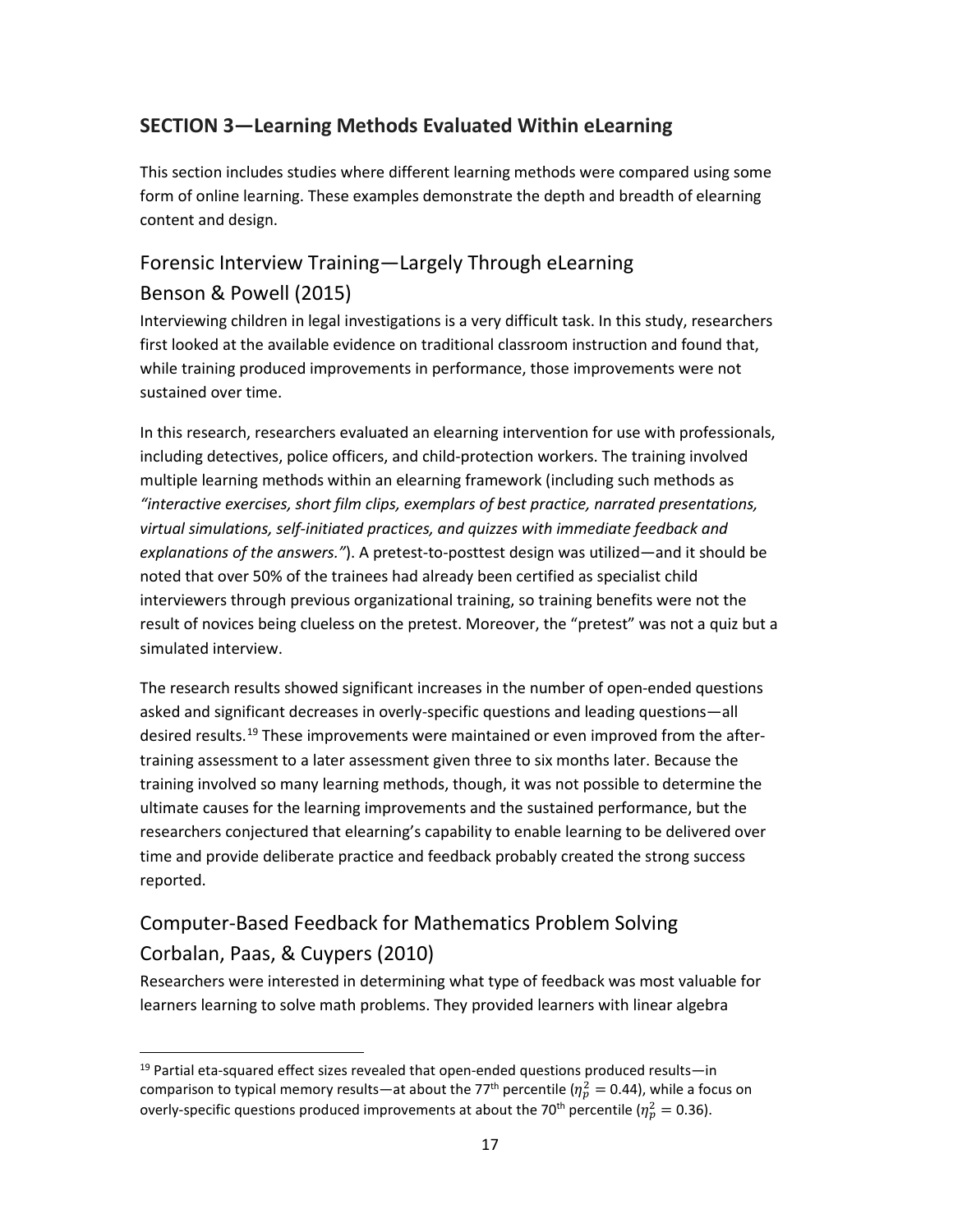problems and then either of two computer-based feedback types: (1) feedback after learners completed each phase of problem solving or (2) feedback after a full solution had been constructed. They found no comparative benefits when learners had to solve similar problems—both feedback strategies worked equally well. But, when learners were asked to transfer their new knowledge to problems constructed differently, previous experience getting step-by-step feedback produced much better learning results than feedback given after a final solution had been constructed.<sup>[20](#page-17-0)</sup> Learners also preferred step-by-step feedback, especially for difficult problem types.

### Does Personalizing Help with Emotionally-Aversive Content Kühl & Zander (2017)

Research generally finds that a conversational writing style—especially one that uses personal pronouns such as "you" and "your"—creates better learning outcomes.

In this experiment, the researchers wondered if that would hold true even when the content was potentially distressing emotionally. In an elearning program, they presented learners with information about cerebral hemorrhages—using one of two conditions. The text was either personalized with personal pronouns or it was not. In two experiments, they found that, regardless of condition, learners were able to remember the content at about the same proficiency. However, when they were asked to use their new knowledge to make decisions on novel problems, the learners who got the personalized messages did worse. Thus, the general principle regarding personalizing messages did not hold true for aversive stimuli.

# Labeling Visuals in eLearning: Do They Hurt or Help? de Koning, van Hooijdonk, Lagerwerf (2017)

Researchers have found that, in multimedia learning (where both text and visuals are used), adding text to visuals can hurt learning when a narration mimics the words presented on the screen.

In this study, researchers wanted to know whether using short labels on screen, instead of more extensive text, would support learning. The elearning demonstrated a behavioral task using an animation—pulling someone to safety away from a dangerous situation. The animation was presented either with or without labels. The results revealed that labels produced better learning retention, especially when presented with an audio voiceover, but did not improve the learners' ability to demonstrate the safety maneuver using a real firstaid dummy.

<span id="page-17-0"></span> <sup>20</sup> The absolute value of Cohen's *d* effect size was .80, coming in at the 60th percentile in comparison with other memory research studies.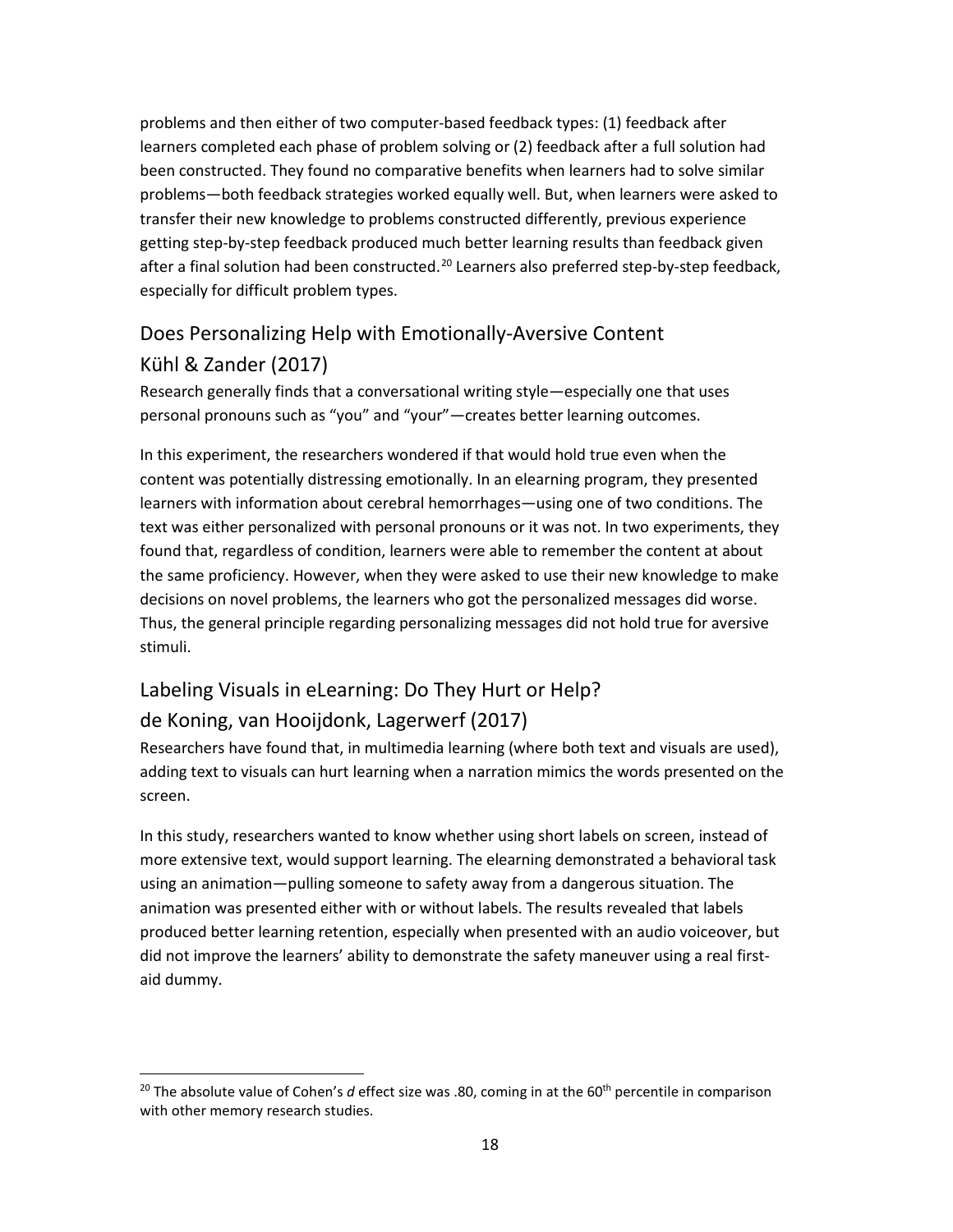# When Instructors Draw on Screen: Does It Help or Hurt? Fiorella & Mayer (2016)

Research sometimes finds a social-facilitation effect in learning situations.

In this set of four experiments, researchers wanted to compare presentations in which an instructor drew diagrams of the Doppler Effect while narrating to presentations where static diagrams were utilized. Over four experiments the results found no differences between conditions on an immediate recall test. However, on more difficult transfer tasks (using the learned information to make decisions) benefits resulted when the instructor was seen drawing compared to when the diagrams were static.

The largest benefits resulted when the instructor's hands were the only part of her body that was shown. When the instructor's full body was shown—clothed in a professional manner—benefits were found compared to static drawings. Having the instructor point to portions of the static drawings did not create benefits in the one experiment where such pointing was used. When drawings were used without the instructor's hand visible, no benefits were found. The researchers concluded that there were socially-enabled benefits when the instructor's hand or body was shown, though there may be some decrements due to distraction when an instructor's full image was shown. Interestingly, a recent study that added an instructor's hand to a video (delivered in a classroom) found that adding the hand actually hurt learning results (Schroeder & Traxler, 2017) rather than helping—contrary to the results reported in this study.

# Effortful or Easy Tasks—Comparison Using Mobile Learning Technology Gao, Liu, & Paas (2016)

Research sometimes finds that, when learners engage in "desirable difficulties," their learning may be facilitated. On the other hand, difficulties can overload working-memory capacity, distract, or otherwise harm learning.

In this research, learners learned about plants—either with the help of (1) QR codes which quickly identified plants and provided information about those plants or (2) with a list of plants that had to be manually sorted by learners, and which, once identified, provided the same information as in the other condition.

The results revealed that, for tasks with relatively low cognitive load, manual sorting provided some benefits unless there were too many plants to sort through. In relatively high cognitive-load tasks, QR codes improved learning results.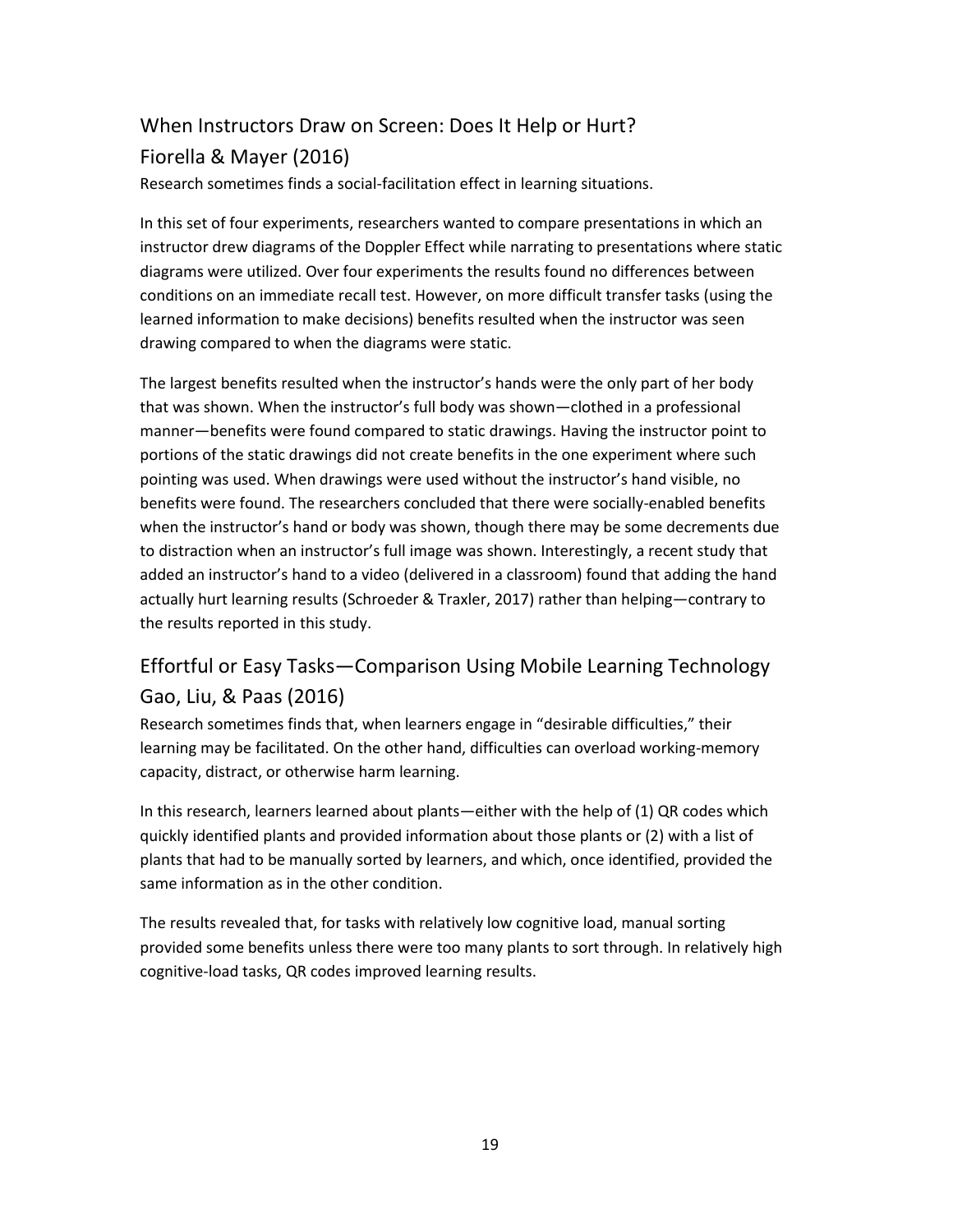### Summary of eLearning Research—When Learning Methods Compared

There are many studies that utilize elearning to compare different learning methods sometimes because the researchers are interested in providing recommendations for elearning design and sometimes because elearning is a relatively easy way to present experimental participants with learning materials.

The research comparing different elearning methods tells us several things about the viability of elearning. First, elearning can target many types of learning. As evidenced in the research cited, elearning is not relegated to simple learning materials or trivial tasks. In this batch of studies, learners engaged in learning how to conduct forensic interviews, solve linear algebra problems, make sense of cerebral hemorrhages, pull a person to safety, understand the Doppler Effect, and identify plants and their attributes. Second, researchers are working to ensure that elearning is as effective as it can be. Third, researchers are confident enough in elearning that they use it to test theories of learning and cognition and report these results to other scientists.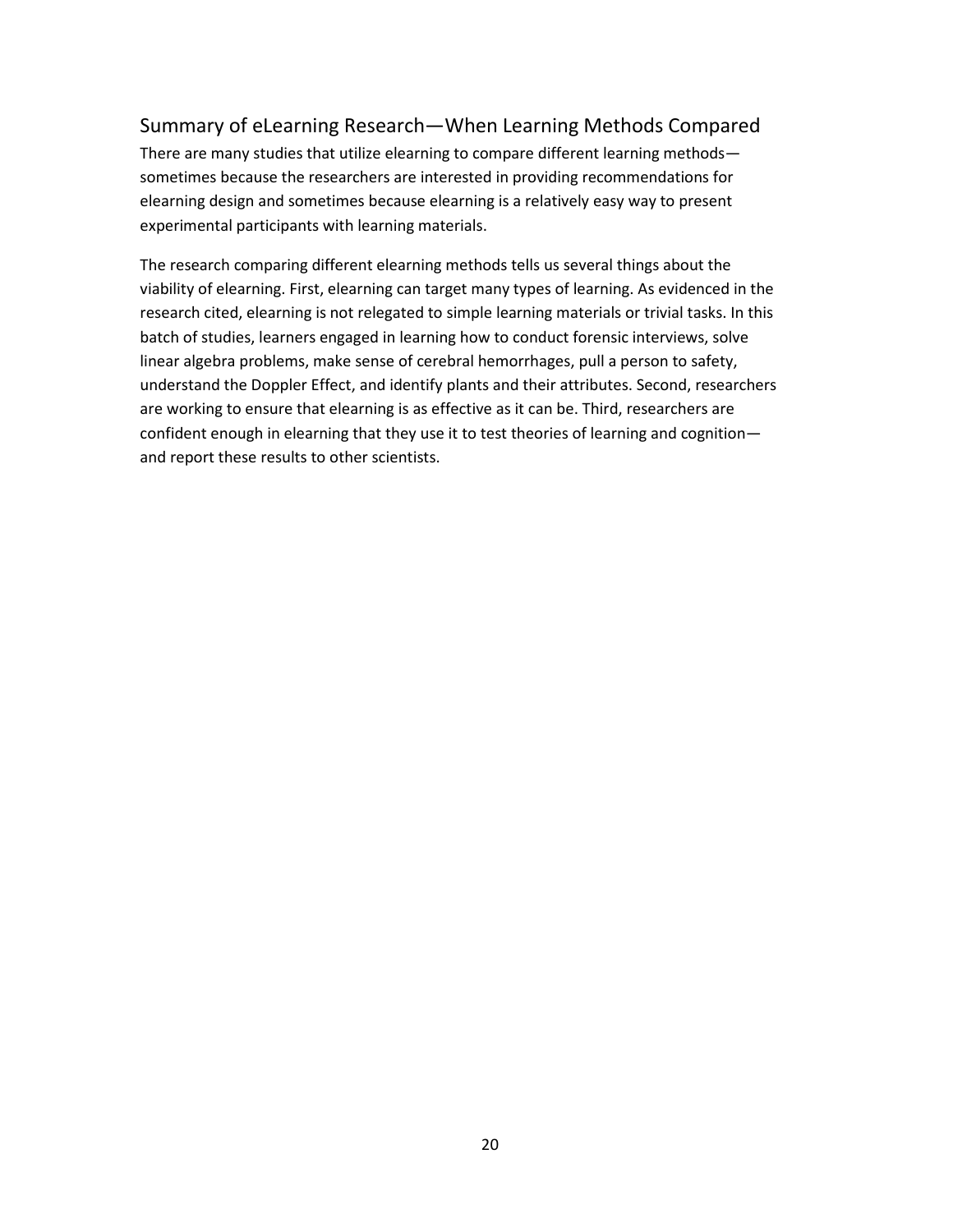# **SECTION 4—Meta-Analysis on Technologies Similar to, or Utilized in, eLearning**

So far in this report, we've focused on elearning or blended learning that utilizes elearning. To provide additional perspective, this section will look at meta-analyses of similar or intersecting learning technologies.

### Digital Simulations in Medical Education

### Cook (2014)

Cook did a cumulative meta-analysis examining scientific studies that utilized simulations in medical education. Looking at most of the years from 1973 to 2012, he found that every year produced results that favored simulation over no simulation. Since the year 2000, effect sizes have ranged from 1.01 to 1.10, showing the effectiveness of simulations in medical education.

### Digital Simulations in Medical Education

# Cook, Hatala, Brydges, Zendejas, Szostek, Wang, Erwin, & Hamstra (2011).

Looking at more than 600 scientific studies of technology-enabled simulations in the medical profession, this set of researchers found large effect-size improvements for multiple outcomes. In comparison with no intervention, effect sizes were 1.20 for knowledge outcomes, 1.14 for time skills, 1.09 for process skills, 1.18 for product skills, 0.79 for time behaviors, 0.81 for other behaviors, and 0.50 for direct effects on patients. Although they found relatively large effect sizes, they compared simulations to no other intervention, so we would expect significant levels of improvement. This comparison is not nearly as relevant as comparing simulations to another learning method.

### Computer-Based Simulation Games

### Sitzmann (2011).

Examining 40 rigorously-designed scientific studies on computer-based simulation games, the results revealed that, *"trainees receiving instruction via a simulation game had higher levels of declarative knowledge (d = .28), procedural knowledge (d = .37), and retention (d = .22) than trainees in the comparison group… Learning from simulation games was maximized when trainees actively rather than passively learned work-related competencies during game play, trainees could choose to play as many times as desired, and simulation games were embedded in an instructional program rather than serving as stand-alone instruction.*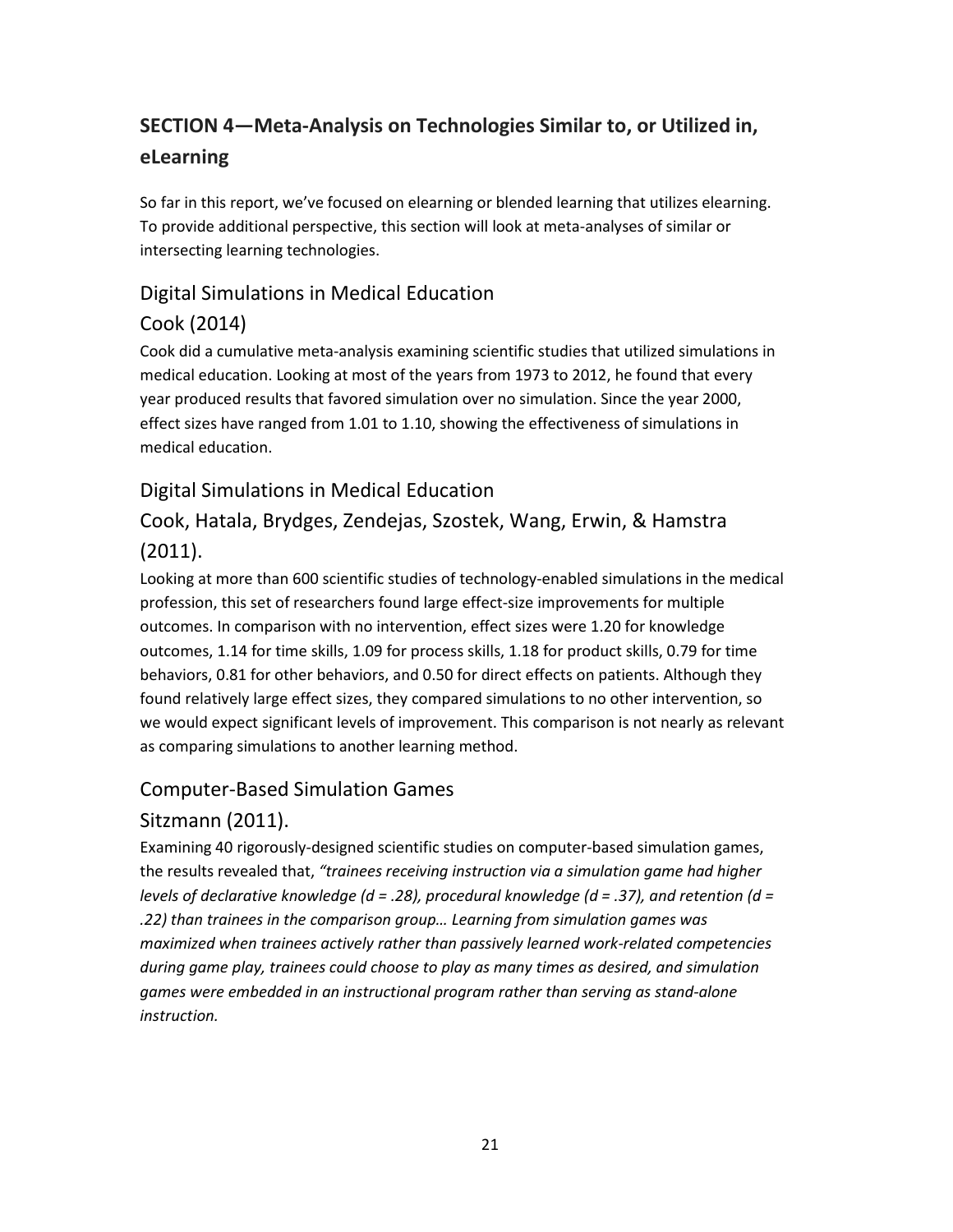### Feedback in Computer-Based Training

### Azevedo & Bernard, 1995

Looking at research studies that compared situations where learners got feedback or didn't, researchers found an effect size of .80, showing a benefit to providing feedback.

### Animations Compared with Static Pictures

### Höffler & Leutner (2007)

Research comparing the use of animations in comparison with static pictures found, overall, an effect size of *d =* 0.37—a small to medium effect size, showing an advantage for animations.

### Digital Games Compared with Non-Game Interventions

# Clark, Tanner-Smith, & Killingsworth (2016)

Researching computer-based games in comparison to conditions where games were not in use, this meta-analysis revealed that game conditions outperformed non-game conditions, with an effect size of .33. Moderator analysis showed that multiple game sessions produced greater results than single sessions. It also showed that games that were enhanced by their designers produced larger learning improvements than standard versions.

### Learner Control in Learning Technology

### Karich, Burns, & Maki (2014)

This research compared learning technologies that gave learners different levels of control over the pace of learning, the path taken through the learning materials, or the instructional approach utilized. The meta-analytic findings revealed no overall benefit to giving learners control, finding a non-significant effect size of .05, which would put it at the 1 percentile mark, meaning about 99% of all other scientific studies in the memory-research area would outperform it.

### Blended Learning in Health Professions

### Liu, Peng, Zhang, Hu, Li, & Yan (2016)

Researching blended learning in the health professions, this study compared blended learning to either classroom training or elearning—and revealed a non-significant effect size after correcting for possible publication bias, with a *d =* .26.

### Computer-Mediated Language Learning

### Lin (2015)

This research looked at computer-mediated language learning—where learners communicate with one or more other people via computer (including through *"e-mail, chat, video/audio conferencing, discussion forums, CMS, Moodle, etc.")*. It found a moderate effect size of .44, indicating that computer-mediated language learning outperformed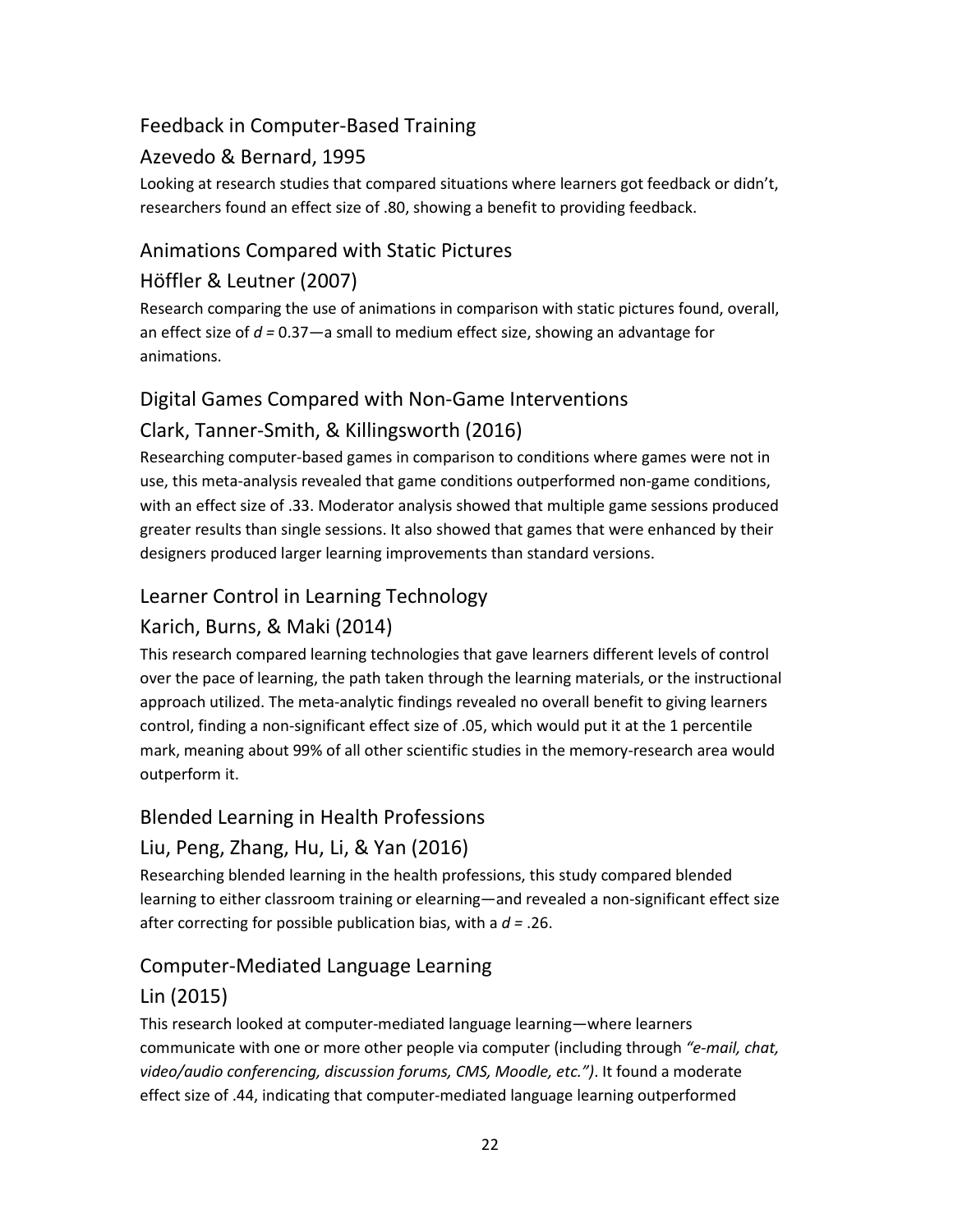comparison groups who got other interventions or no interventions at all. The inclusion of some studies that compared computer-mediated learning to no intervention necessitates two conclusions. First, the results cannot suggest that computer-mediated language learning outperforms classroom instruction. Second, computer-mediated language learning is generally helpful in supporting learning, but we can't tell if other interventions might be more effective.

# Interactive versus Didactic Computer-Assisted Instruction Thomas, Alexander, Jackson, & Abrami (2013)

This study looked at computer-assisted instruction and compared two different metadesigns, what the researchers haphazardly labeled "interactive" and "didactic." "Didactic" was defined as a learning approach where *"teachers choose the content and the pace of instruction and transmit information to students, while students work on well-structured problems with pre-defined answers."* "Interactive" learning environments were defined as places where *"students are actively engaged in the learning process through activities such as simulations and discussion forums. Moreover, students have the ability to choose instructional material and to navigate through it at their own pace."* While the distinctions drawn are not necessarily consistent with the common definition of "didactic" and "interactive"—and the authors admit that they had difficulty placing different learning designs into the two categories—they did find a small comparative benefit to the "interactive" designs compared with the more "didactic" designs, with an effect size of .175, a small effect size that compares to other memory research at about the  $10^{th}$  percentile. The authors note that their results are not consistent with some earlier results (i.e,. Lee, 1999; Rosen & Salomon, 2007). Hence, we should take these results with some skepticism.

### eLearning Acceptance by Prospective Learners

### Abdullah & Ward (2015)

This review looked at research on learner perceptions of elearning with the goal of creating a model for the external factors that influence learner acceptance and likelihood of fully engaging with elearning. Working from a previously validated model, TAM, the Technology Acceptance Model (Davis, 1986), this meta-analysis extended that model to the precipitating factors that affect the first causal nodes in TAM—the perceived usefulness of the technology and the perceived ease of use. These two factors are thought to influence learners' attitudes and their intention to use the technology, which, in turn, influence the actual use of the technology. Based largely on learner perceptions—which may or may not be fully valid—this meta-analysis found five precursor factors, including a learner's previous experience, the subjective norms of the learning context, the amount of enjoyment reported, computer anxiety, and a person's self-efficacy.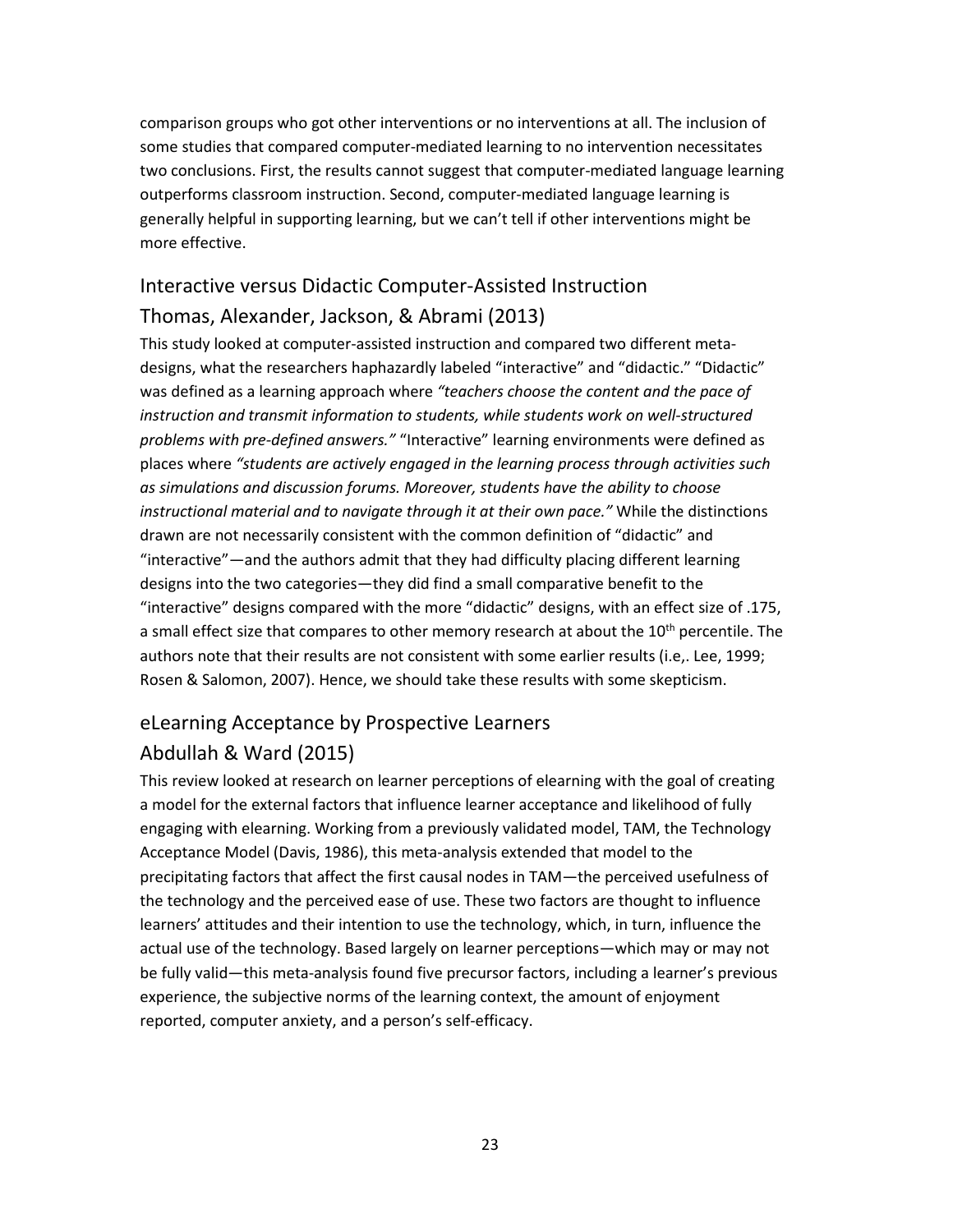### Summary of Meta-Analyses Relevant to eLearning

The breadth and depth of research relevant to elearning is stunning. In these 10 metaanalyses—and this is just a random sampling—we can see researchers have focused on simulations, simulation games, feedback, animations, digital games, learner control, computer-mediated language learning, interactivity, and elearning acceptance. As can be seen by looking at these topics, these learning-technology researchers are investigating learning methods that tend to go beyond those we typically use in classroom instruction. Yes, we can use most of these methods in face-to-face instruction, but we typically don't. Overall, these meta-analyses provide us with additional evidence that learning technologies are generally beneficial in supporting learning (though not necessarily better than nontechnology interventions), that some technology-based learning methods are better than others, and that there is a great deal of variability in the research results.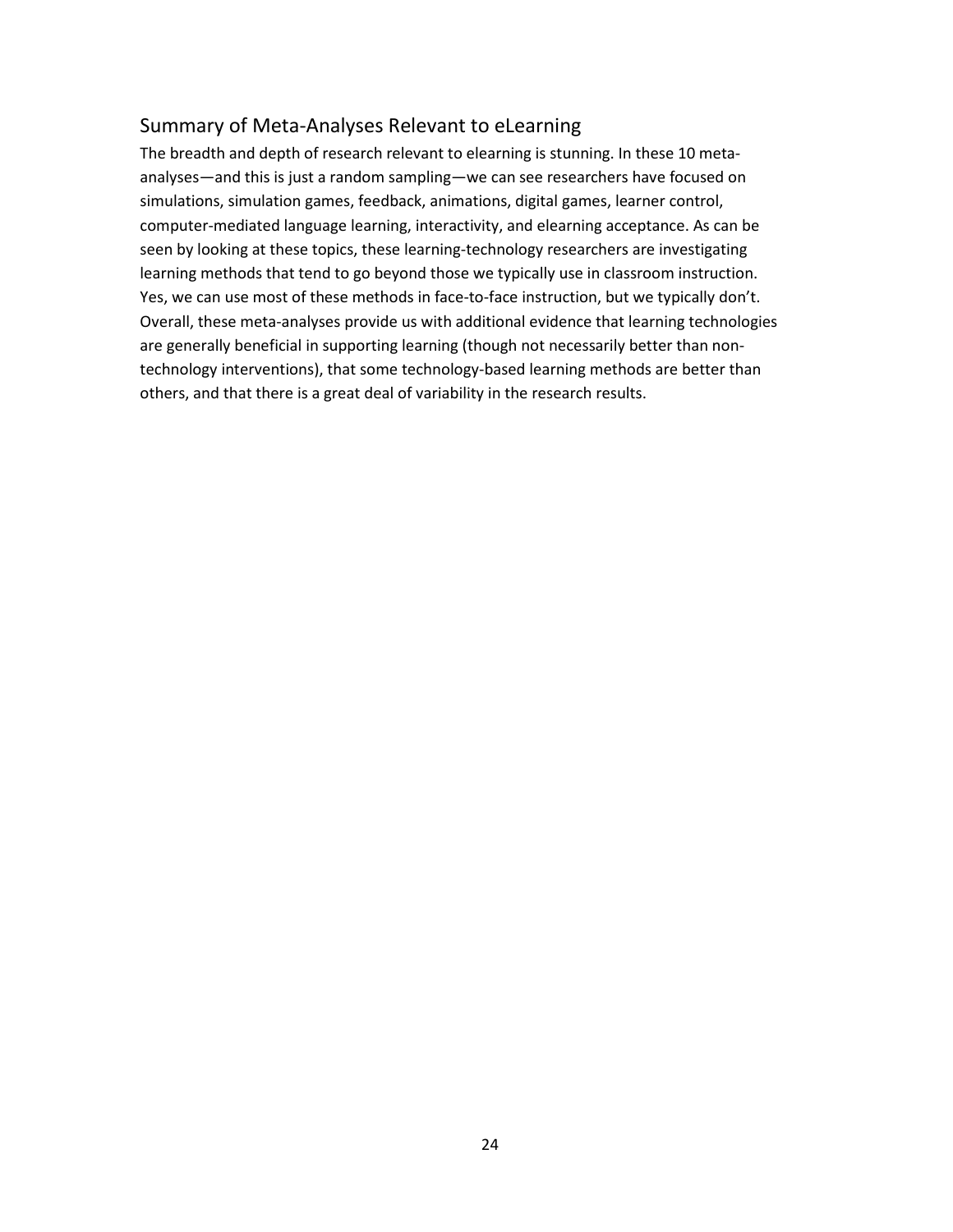### **CONCLUSIONS**

In terms of learning effectiveness, it is NOT whether the modality is elearning or classroom instruction; the learning methods are what make the difference. Realistic decision making, spaced repetitions, real-world contexts, and feedback—among other research-supported learning factors—produce better learning than straight information presentation. When learning methods are held constant between elearning and classroom instruction, both will tend to produce equal results.

The research findings also showed that, when elearning and classroom instruction were blended (used together), learning results were better than if elearning or classroom learning were utilized alone. On average, despite some variability, elearning tended to outperform traditional classroom instruction—likely owing to the differing learning methods used.

The bottom line is that, when more effective learning methods are used, better learning outcomes are achieved.

### **Conclusions from the Research Reviewed**

- 1. When learning methods are held constant between elearning and classroom instruction, both produce equal results.
- 2. When no special efforts are made to hold learning methods constant, eLearning tends to outperform traditional classroom instruction.
- 3. A great deal of variability is evident in the research. eLearning often produces better results than classroom instruction, often produces worse results, often similar results.
- 4. What matters, in terms of learning effectiveness, is NOT the learning modality (elearning vs. classroom); it's the learning methods that matter, including such factors as realistic practice, spaced repetitions, real-world contexts, and feedback.
- 5. Blended learning (using elearning with classroom instruction) tends to outperform classroom learning by relatively large magnitudes, probably because the elearning used in blended learning often uses more effective learning methods.

### **Practical Recommendations for Learning Professionals**

What should elearning developers, instructional designers, trainers, and chief learning officers make of this research? The most important point is this: When creating your learning interventions, focus your energies on utilizing research-based learning factors that work! Utilize guidance from research-to-practice experts—for example, in research compilations (e.g., The [Decisive Dozen,](http://willthalheimer.typepad.com/files/decisive-dozen-research-v1.2-1.pdf) the [eLearning Manifesto\)](http://elearningmanifesto.org/). Utilize wisdom from books that compile research findings (e.g.[, Make it Stick,](http://amzn.to/2hFvM7r) [Design for How People Learn\)](http://amzn.to/2viNXmP).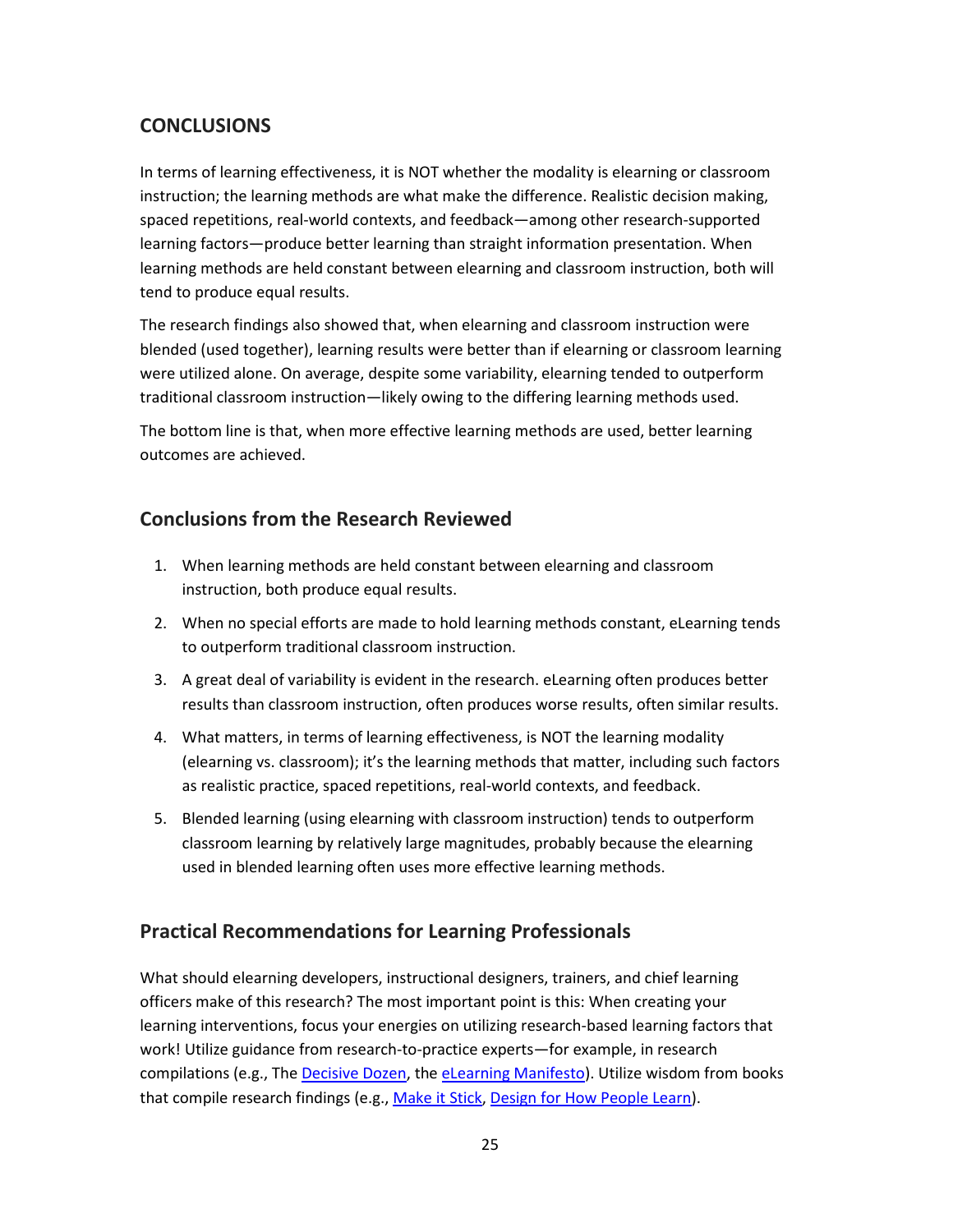Focus on the most important learning factors first. Be sure you are utilizing methods such as realistic retrieval practice, spaced repetitions, and feedback—among many other proven research-based learning factors. Avoid ineffective learning methods like learning styles (see [http://www.debunker.club/\)](http://www.debunker.club/learning-styles-are-not-an-effective-guide-for-learning-design.html). Avoid fads like neuroscience or brain science—which, to date, have only been able to reinforce behavioral research findings<sup>[21](#page-25-0)</sup> and which, unfortunately, are prone to misstatements and overhyped claims from unscrupulous vendors in the learning field.

Utilize a rigorous instructional design process—first determining needs and deciding what you're trying to accomplish, and only then determining whether to build with classroom training or elearning (or perhaps using performance support or a non-learning intervention).

Don't assume elearning is best. Don't assume classroom instruction is best. Also, don't assume learning methods traditionally utilized in one modality can't be utilized in another. We saw in the research review how even such classroom staples as role plays and discussions can be successfully utilized online. We should also be aware that interactive learning methods typically used in elearning can also be parlayed successfully in classroom instruction.

The breadth and depth of the elearning research reviewed in this report parallels the explosion of elearning technologies in the learning industry. In some sense, we are in a great pioneering phase. Together, as an industry, we are rapid-prototyping our way to the future of elearning. Based on this accelerating trend alone—combined with evidence that elearning can be effective—it is recommended that learning professionals become conversant in elearning methodologies and pilot test real-world elearning applications using continuing rounds of improvement. Such work will not only improve learning results, but will prepare us as learning professionals for the future of elearning.

<span id="page-25-0"></span><sup>&</sup>lt;sup>21</sup> Thalheimer, W. (2016)[. Brain-Based Learning and Neuroscience—What the Research Says!](http://www.willatworklearning.com/2016/01/brain-based-learning-and-neuroscience-what-the-research-says.html)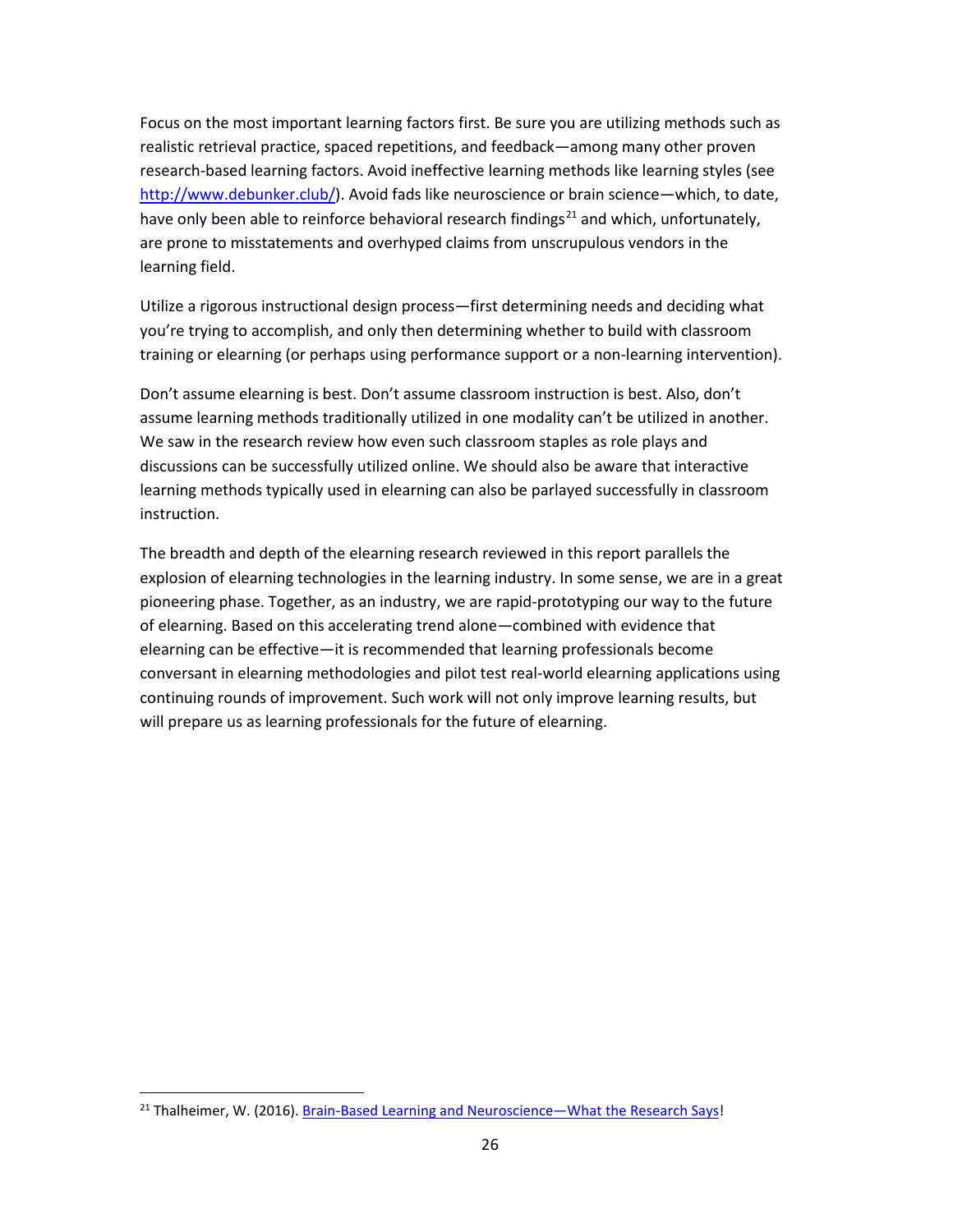### **Research Cited**

Abdullah, F., & Ward, R. (2016). Developing a General Extended Technology Acceptance Model for E-Learning (GETAMEL) by analysing commonly used external factors. *Computers in Human Behavior, 56,* 238-256.

Allen, M., Dirksen, J., Quinn, C., & Thalheimer, W. (2014). *The serious elearning manifesto.* Available at[: http://elearningmanifesto.org.](http://elearningmanifesto.org/)

Azevedo, R., & Bernard, R. M. (1995). A meta-analysis of the effects of feedback in computer-based instruction. *Journal of Educational Computing Research, 13*(2), 111-127.

Benson, M. S., & Powell, M. B. (2015). Evaluation of a comprehensive interactive training system for investigative interviewers of children. *Psychology, Public Policy, and Law, 21*(3), 309-322.

Bernard, R. M.; Borokhovski, Eugene; Schmid, Richard F.; Tamim, Rana M.; Abrami, Philip C. (2014). A meta-analysis of blended learning and technology use in higher education: From the general to the applied. Journal of Computing in Higher Education, 26(1), 87-122.

Bjork, R. A. (1988). Retrieval practice and the maintenance of knowledge. In M. M. Gruneberg, P. E. Morris, & R. N. Sykes (Eds.), *Practical aspects of memory: Current research and issues, Vol. 1. Memory in everyday life* (pp. 396-401). Oxford, England: John Wiley.

Buchanan, T. C., & Palmer, E. (2017). Role immersion in a history course: Online versus faceto-face in *Reacting to the Past. Computers & Education, 108,* 85-95.

Clark, D. B., Tanner-Smith, E. E., & Killingsworth, S. S. (2016). Digital games, design, and learning: A systematic review and meta-analysis. *Review of Educational Research, 86*(1), 79-122.

Clark, R. E. (1983). Reconsidering research on learning from media. *Review of Educational Research, 53*(4), 445-459.

Clark, R. E. (2012). Questioning the meta-analyses of computer-based instruction research. In R. E. Clark (Ed.), *Perspectives in instructional technology and distance learning. Learning from media: Arguments, analysis, and evidence* (pp. 13-35). Charlotte, NC: IAP Information Age Publishing.

Cohen, J. (1988). *Statistical power analysis for the behavioral sciences (2nd ed.).* New York, NY: Academic Press.

Cook, D. A. (2014). How much evidence does it take? A cumulative meta-analysis of outcomes of simulation-based education. *Medical Education, 48*(8), 750-760.

Cook, D. A., Hatala, R., Brydges, R., Zendejas, B., Szostek, J. H., Wang, A. T., Erwin, P. J., & Hamstra, S. J. (2011). Technology-enhanced simulation for health professions education: A systematic review and meta-analysis. *JAMA: Journal of the American Medical Association, 306*(9), 978-988.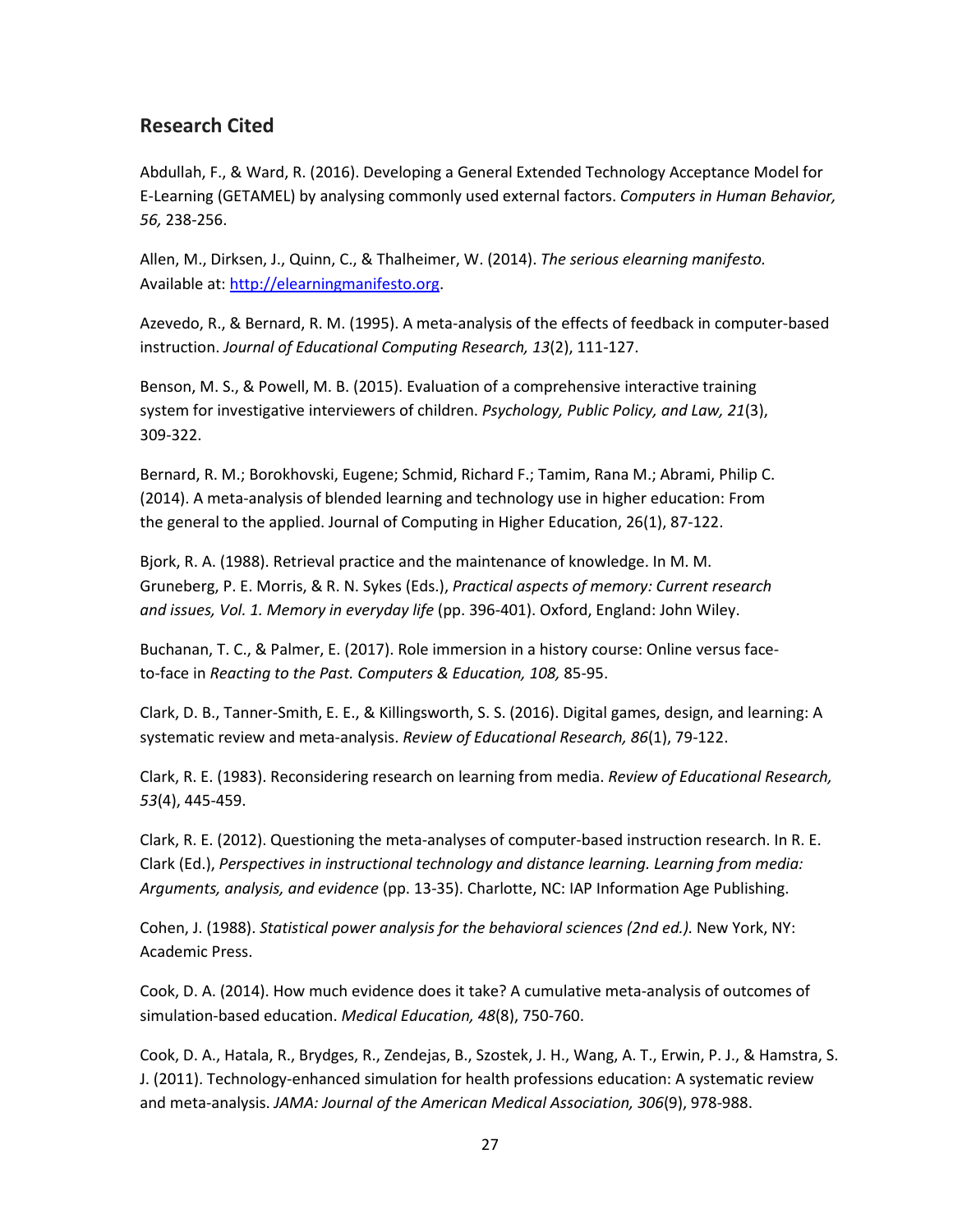Cook, D. A., Levinson, A. J., & Garside, S. (2010). Time and learning efficiency in internet-based learning: A systematic review and meta-analysis. *Advances in Health Sciences Education, 15*(5), 755- 770.

Corbalan, G., Paas, F., & Cuypers, H. (2010). Computer-based feedback in linear algebra: Effects on transfer performance and motivation. *Computers & Education, 55*(2), 692-703.

Davis, F. D. (1986). A technology acceptance model for empirically testing new end-user information systems: Theory and result (Published PhD thesis). Sloan School of Management. Massachusetts Institute of Technology. Retrieved from http://dspace.mit.edu/handle/1721.1/15192.

Dirksen, J. (2015). *Design for how people learn*. Second Edition. Berkeley, CA: New Riders.

Fiorella, L., & Mayer, R. E. (2016). Effects of observing the instructor draw diagrams on learning from multimedia messages. *Journal of Educational Psychology, 108*(4), 528-546.

Gao, Y., Liu, T.-C., & Paas, F. (2016). Effects of mode of target task selection on learning about plants in a mobile learning environment: Effortful manual selection versus effortless QR-code selection. *Journal of Educational Psychology, 108*(5), 694-704.

Hattie, J. (2012). *Visible learning for teachers: Maximizing impact on learning*. New York: Routledge/Taylor & Francis Group.

Hizer, S. E., Schultz, P. W., *& Bray*, R. (2016). Supplemental instruction online: As effective as the traditional face-to-face model? *Journal of Science Education and Technology, 26,* 100- 115.

Ho, M. (2015). ATD's *2015 State of the Industry* Report. Downloaded from http://td.org. Alexandria, VA: Association for Talent Development.

Höffler, T. N., & Leutner, D. (2007). Instructional animation versus static pictures: A meta-analysis. *Learning and Instruction, 17*(6), 722-738.

Jeno, L. M., Grytnes, J-A, & Vankvik, V. (2017). The effect of a mobile-application tool on biology students' motivation and achievement in species identification: A Self-Determination Theory perspective. *Computers & Education, 107*, 1-12.

Karich, A. C., Burns, M. K., & Maki, K. E. (2014). Updated meta-analysis of learner control within educational technology. *Review of Educational Research, 84*(3), 392-410.

Kühl, T., & Zander, S. (2017). An inverted personalization effect when learning with multimedia: The case of aversive content. *Computers & Education, 108*, 71-84.

Lee, J. (1999). Effectiveness of computer-based instructional simulation: A meta analysis. *International Journal of Instructional Media, 26*(1), 71-85.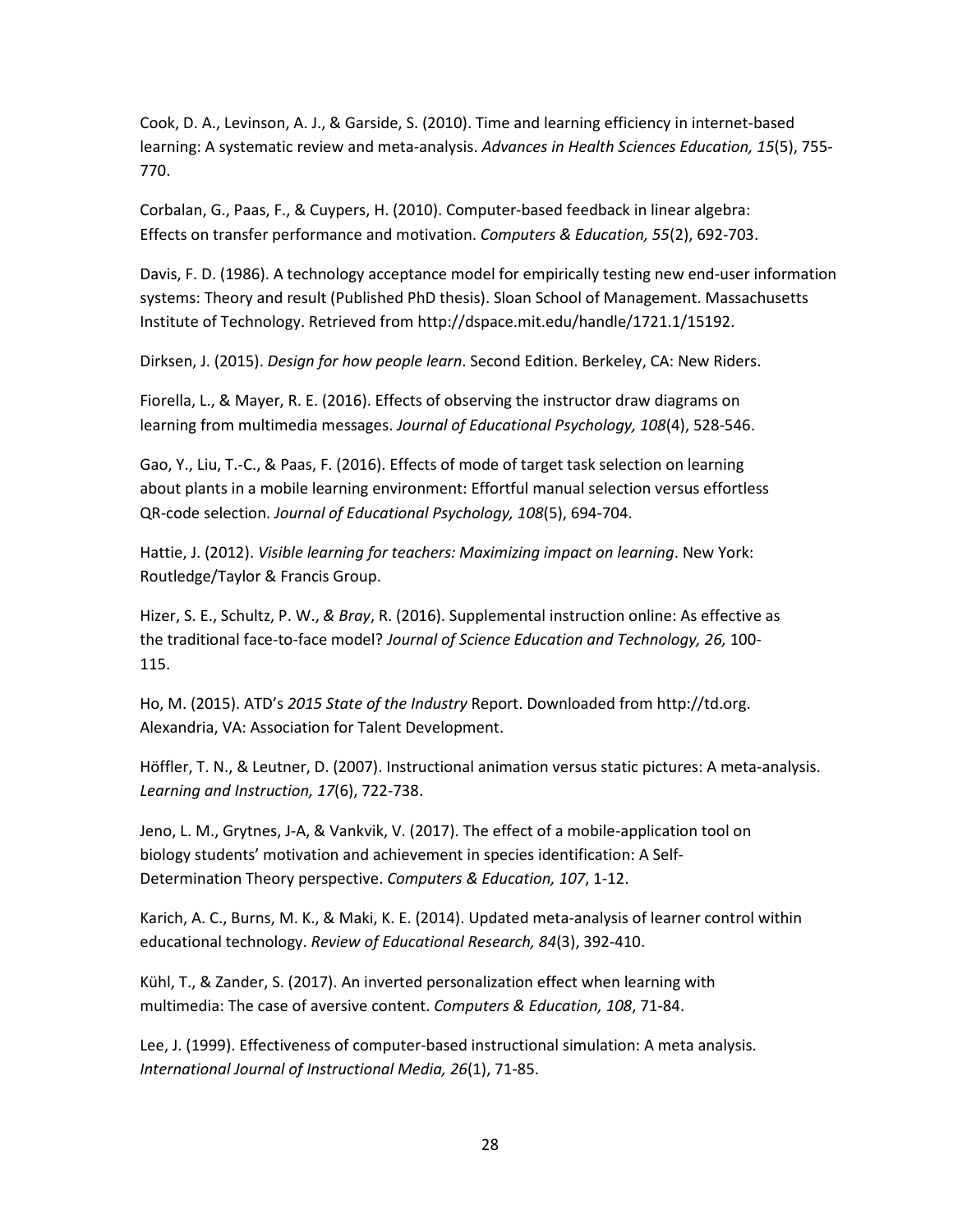Lim, J., Yang, Y. P., & Zhong, Y. (2007). Computer-supported collaborative work and learning: A meta-analytic examination of key moderators in experimental GSS research. *International Journal of Web-Based Learning and Teaching Technologies, 2*(4), 40-71.

Lin, H. (2015). A meta-synthesis of empirical research on the effectiveness of computer-mediated communication (CMC) in SLA. *Language Learning & Technology, 19*(2), 85-117.

Liu, Q., Peng, W., Zhang, F., Hu, R., Li, Y., & Yan, *W. (2016). The effectiveness of blended learning in health professions: Systematic review and meta-analysis. Journal of Medical Internet Research, 18*(1).

Means, B., Toyama, Y., Murphy, R., & Bakia, M. (2013). The effectiveness of online and blended learning: A meta-analysis of the empirical literature. *Teachers College Record, 115*, 1-47.

Means, B., Toyama, Y., Murphy, R., Bakia, M., & Jones, K. (2009). Evaluation of evidencebased practices in online learning: A meta-analysis and review of online learning studies. U. S. Department of Education, Center for Technology in Learning. Available at: [http://www2.ed.gov/rschstat/eval/tech/evidence-based-practices/finalreport.pdf.](http://www2.ed.gov/rschstat/eval/tech/evidence-based-practices/finalreport.pdf)

Morris, P. E., & Fritz, C. O. (2013). Effect sizes in memory research. *Memory, 21*(7), 832-842.

NCES (United States National Center for Educational Statistics) (2017). Digest of Educational Statistics. Downloaded March 2017 from: [https://nces.ed.gov/programs/digest/d15/tables/dt15\\_311.22.asp?current=yes](https://nces.ed.gov/programs/digest/d15/tables/dt15_311.22.asp?current=yes)

Nikolaou, C. K., Hankey, C. R., & Lean, M. E. J. (2015). Elearning approaches to prevent weight gain in young adults: A randomized controlled study. *Obesity, 23*(12), 2377-2384.

Roediger, H. L. III, & Butler, A. C. (2011). The critical role of retrieval practice in long-term retention. *Trends in Cognitive Sciences, 15*(1), 20-27.

Roediger, H. L., III., & Karpicke, J. D. (2006). The power of testing memory: Basic research and implications for educational practice. *Perspectives on Psychological Science, 1,* 181-210.

Rosen, Y., & Salomon, G. (2007). The differential learning achievements of constructivist technologyintensive learning environments as compared with traditional ones: A meta-analysis. *Journal of Educational Computing Research, 36*(1), 1-14.

Rowland, C. A. (2014). The effect of testing versus restudy on retention: A meta-analytic review of the testing effect. *Psychological Bulletin, 140*(6), 1432–1463

Salas, E., Tannenbaum, S. I., Kraiger, K., & Smith-Jentsch, K. A. (2012). The science of training and development in organizations: What matters in practice. *Psychological Science in the Public Interest, 13*(2), 74-101.